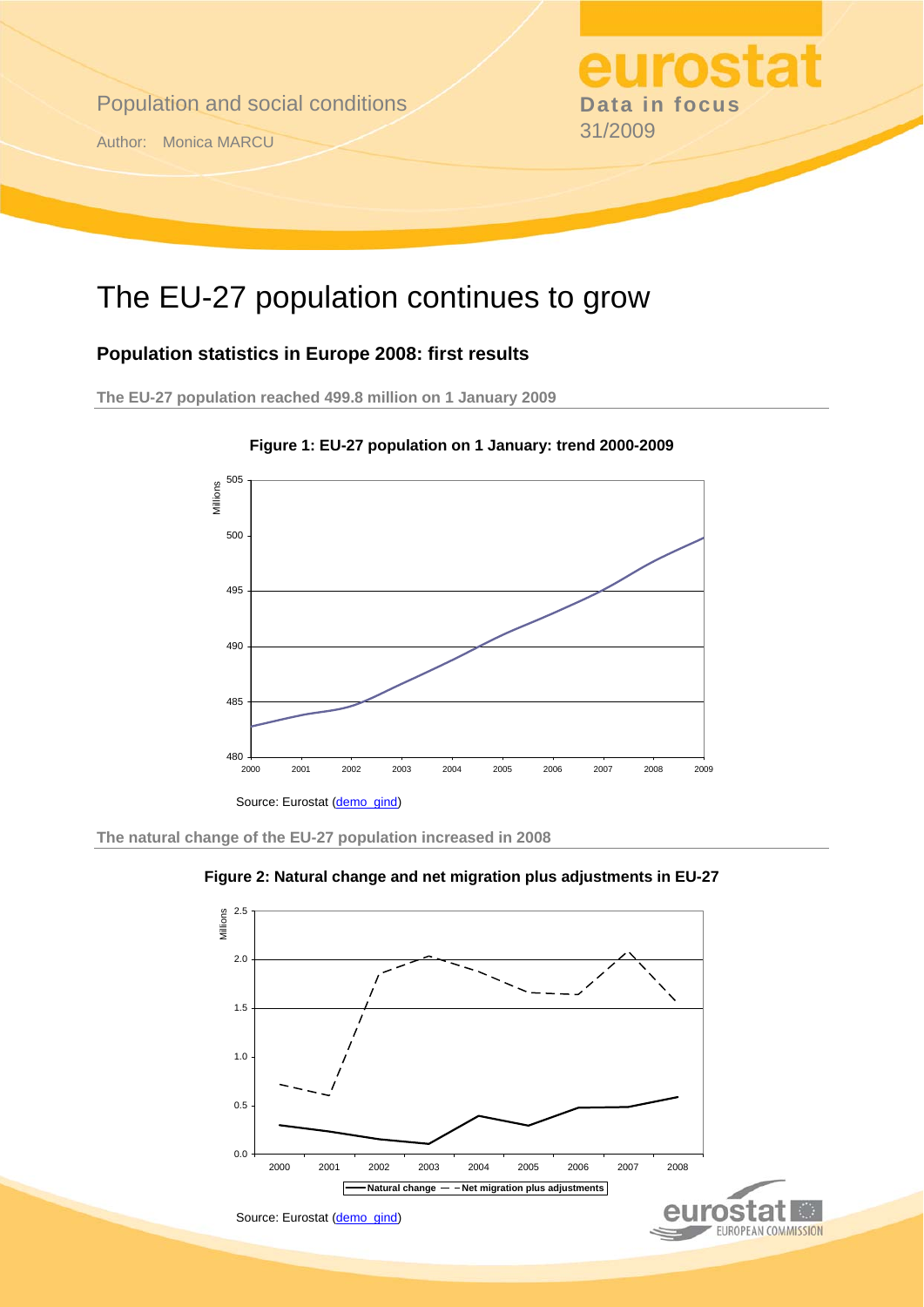#### **Table 1: Demographic balance in 2008**

| <b>REGION/COUNTRY</b>                                                                                                    | Population<br>1.1.2008                                                                     | Live<br>births                                                                                                          | Deaths                                                                                                                  | <b>Natural</b><br>change                                                                                                 | Net<br>migration                                                                                         | <b>Statistical</b><br>adjustment                                                    | Net<br>migration<br>plus<br>adjustment                                                               | Total<br>change                                                                           | Population<br>1.1.2009                                                                     |
|--------------------------------------------------------------------------------------------------------------------------|--------------------------------------------------------------------------------------------|-------------------------------------------------------------------------------------------------------------------------|-------------------------------------------------------------------------------------------------------------------------|--------------------------------------------------------------------------------------------------------------------------|----------------------------------------------------------------------------------------------------------|-------------------------------------------------------------------------------------|------------------------------------------------------------------------------------------------------|-------------------------------------------------------------------------------------------|--------------------------------------------------------------------------------------------|
| (in brackets number of countries)                                                                                        |                                                                                            |                                                                                                                         |                                                                                                                         |                                                                                                                          | (1000)                                                                                                   |                                                                                     |                                                                                                      |                                                                                           |                                                                                            |
|                                                                                                                          | Α                                                                                          | В                                                                                                                       | С                                                                                                                       | $D=$ B-C                                                                                                                 | E                                                                                                        | F                                                                                   | $G=E+F$                                                                                              | $H = D + G$                                                                               | $I=A+H$                                                                                    |
| European Union (27)<br>Eurozone (16)<br>EU Candidate Countries (3)<br>EEA (30)<br><b>EFTA (4)</b><br>Europe <sup>1</sup> | 497 659.81 P<br>327 122.05 P<br>77 067.83 P<br>502 747.80 P<br>12 681.48 P<br>822 388.75 P | 5420.90 <sup>P</sup><br>3 444.25 P<br>1 338.70 P<br>5486.58 <sup>P</sup><br>142.58 <sup>P</sup><br>9650.73 <sup>P</sup> | 4834.58 <sup>P</sup><br>3 039.26 P<br>525.13 $P$<br>4878.48 <sup>P</sup><br>105.59 <sup>P</sup><br>8760.49 <sup>P</sup> | 586.32 <sup>P</sup><br>405.00 <sup>P</sup><br>813.57 $^{\circ}$<br>608.10 <sup>P</sup><br>36.99 P<br>890.24 <sup>P</sup> | 1417.67 <sup>P</sup><br>1 042.34 P<br>119.38 <sup>P</sup><br>1462.25 <sup>P</sup><br>136.08 <sup>P</sup> | 131.05 $P$<br>131.70 <sup>p</sup><br>0.00P<br>130.91 $P$<br>$-0.13$ $^{\circ}$<br>÷ | 1 548.72 P<br>1174.04 <sup>P</sup><br>119.38 $P$<br>1593.17 <sup>P</sup><br>135.94 <sup>P</sup><br>÷ | 2 135.04 P<br>1 579.04 P<br>932.94 <sup>P</sup><br>2 201.27 P<br>172.93 <sup>P</sup><br>÷ | 499 794.86 <sup>P</sup><br>328 701.08 P<br>78 000.78 P<br>504 949.07 P<br>12 854.41 P<br>÷ |
| <b>EU Member States</b>                                                                                                  |                                                                                            |                                                                                                                         |                                                                                                                         |                                                                                                                          |                                                                                                          |                                                                                     |                                                                                                      |                                                                                           |                                                                                            |
| Belgium                                                                                                                  | 10 666.87                                                                                  | 124.99 P                                                                                                                | 101.60 <sup>P</sup>                                                                                                     | 23.39 <sup>P</sup>                                                                                                       | 52.09 $P$                                                                                                | 12.18 $P$                                                                           | 64.27 <sup>P</sup>                                                                                   | 87.66 P                                                                                   | 10 754.53 P                                                                                |
| <b>Bulgaria</b>                                                                                                          | 7 640.24                                                                                   | 77.71                                                                                                                   | 110.52                                                                                                                  | $-32.81$                                                                                                                 | $-0.88$                                                                                                  | 0.00                                                                                | $-0.88$                                                                                              | $-33.69$                                                                                  | 7 606.55                                                                                   |
| Czech Republic                                                                                                           | 10 381.13                                                                                  | 119.57                                                                                                                  | 104.95                                                                                                                  | 14.62                                                                                                                    | 71.79                                                                                                    | 0.00                                                                                | 71.79                                                                                                | 86.41                                                                                     | 10 467.54                                                                                  |
| Denmark                                                                                                                  | 5 472.09                                                                                   | 65.04                                                                                                                   | 54.59                                                                                                                   | 10.45                                                                                                                    | 29.26                                                                                                    | $-0.35$                                                                             | 28.91                                                                                                | 39.36                                                                                     | 5 5 1 1 . 4 5                                                                              |
| Germany                                                                                                                  | 82 217.84                                                                                  | 675.20 <sup>P</sup>                                                                                                     | 843.60 <sup>P</sup>                                                                                                     | $-168.40$ P                                                                                                              | 0.56 <sup>p</sup>                                                                                        | 0.00P                                                                               | 0.56 <sup>p</sup>                                                                                    | $-167.84$ P                                                                               | 82 050.00 P                                                                                |
| Estonia<br>Ireland                                                                                                       | 1 340.94<br>4 401.34 P                                                                     | 16.03<br>74.82 <sup>P</sup>                                                                                             | 16.68<br>28.55P                                                                                                         | $-0.65$<br>46.27 <sup>P</sup>                                                                                            | ÷<br>17.93 <sup>p</sup>                                                                                  | ÷<br>0.00P                                                                          | 0.13<br>17.93 <sup>P</sup>                                                                           | $-0.52$<br>64.21 P                                                                        | 1 340.42<br>4 465.54 P                                                                     |
| Greece                                                                                                                   | 11 213.79 P                                                                                | 115.50 <sup>P</sup>                                                                                                     | 107.00 <sup>P</sup>                                                                                                     | 8.50 <sup>p</sup>                                                                                                        | 35.00 $P$                                                                                                | 0.00P                                                                               | 35.00 $P$                                                                                            | 43.50 <sup>P</sup>                                                                        | 11 257.29 P                                                                                |
| Spain                                                                                                                    | 45 283.26                                                                                  | 518.92 <sup>P</sup>                                                                                                     | 387.80 <sup>P</sup>                                                                                                     | 131.12 <sup>P</sup>                                                                                                      | 266.62 <sup>P</sup>                                                                                      | 147.18 <sup>P</sup>                                                                 | 413.80 <sup>P</sup>                                                                                  | 544.91                                                                                    | 45 828.17                                                                                  |
| France                                                                                                                   | 63 983.00 P                                                                                | 835.00 <sup>P</sup>                                                                                                     | 544.00 <sup>P</sup>                                                                                                     | 291.00 <sup>P</sup>                                                                                                      | 77.00 <sup>P</sup>                                                                                       | 0.00P                                                                               | 77.00 <sup>P</sup>                                                                                   | 368.00 <sup>P</sup>                                                                       | 64 351.00 P                                                                                |
| Italy                                                                                                                    | 59 619.29                                                                                  | 575.81 <sup>P</sup>                                                                                                     | 579.55 <sup>P</sup>                                                                                                     | $-3.74P$                                                                                                                 | 460.88 <sup>P</sup>                                                                                      | $-22.99$ <sup>P</sup>                                                               | 437.89 <sup>P</sup>                                                                                  | 434.15 $P$                                                                                | 60 053.44 P                                                                                |
| Cyprus                                                                                                                   | 789.27                                                                                     | $9.18^{p}$                                                                                                              | 5.09 <sup>p</sup>                                                                                                       | 4.08 $P$                                                                                                                 | 0.61 <sup>p</sup>                                                                                        | 0.00P                                                                               | 0.61 <sup>p</sup>                                                                                    | 4.69 $P$                                                                                  | 793.96 <sup>P</sup>                                                                        |
| Latvia                                                                                                                   | 2 270.89                                                                                   | 23.95                                                                                                                   | 31.01                                                                                                                   | $-7.06$                                                                                                                  | $-2.54$                                                                                                  | 0.00                                                                                | $-2.54$                                                                                              | $-9.60$                                                                                   | 2 2 6 1 . 2 9                                                                              |
| Lithuania                                                                                                                | 3 3 66.36                                                                                  | 35.07                                                                                                                   | 43.83                                                                                                                   | $-8.77$                                                                                                                  | $-7.72$                                                                                                  | 0.00                                                                                | $-7.72$                                                                                              | $-16.49$                                                                                  | 3 3 4 9 . 8 7                                                                              |
| Luxembourg                                                                                                               | 483.80                                                                                     | 5.60                                                                                                                    | 3.60                                                                                                                    | 2.00                                                                                                                     | 7.70                                                                                                     | 0.00                                                                                | 7.70                                                                                                 | 9.70                                                                                      | 493.50                                                                                     |
| Hungary                                                                                                                  | 10 045.40<br>410.29                                                                        | 99.20 <sup>P</sup><br>4.13                                                                                              | 130.00 <sup>P</sup><br>3.24                                                                                             | $-30.80P$<br>0.89                                                                                                        | 16.61 P<br>2.45                                                                                          | 0.00P<br>0.00                                                                       | 16.61 $P$<br>2.45                                                                                    | $-14.19P$<br>3.34                                                                         | 10 031.21 P<br>413.63                                                                      |
| Malta<br>Netherlands                                                                                                     | 16 405.40                                                                                  | 184.67 <sup>P</sup>                                                                                                     | 135.00 <sup>P</sup>                                                                                                     | 49.67 <sup>P</sup>                                                                                                       | 26.84 <sup>P</sup>                                                                                       | 4.67 $P$                                                                            | $31.52$ <sup>P</sup>                                                                                 | 81.19 <sup>P</sup>                                                                        | 16 486.59 P                                                                                |
| Austria                                                                                                                  | 8 318.59                                                                                   | 77.75                                                                                                                   | 75.08                                                                                                                   | 2.67                                                                                                                     | 34.44                                                                                                    | $-0.44$                                                                             | 34.00                                                                                                | 36.67                                                                                     | 8 355.26                                                                                   |
| Poland                                                                                                                   | 38 115.64                                                                                  | 414.50                                                                                                                  | 379.40                                                                                                                  | 35.10                                                                                                                    | $-14.87$                                                                                                 | 0.00                                                                                | $-14.87$                                                                                             | 20.24                                                                                     | 38 135.88                                                                                  |
| Portugal                                                                                                                 | 10 617.58                                                                                  | 104.59 <sup>P</sup>                                                                                                     | 104.28 $P$                                                                                                              | $0.31^{p}$                                                                                                               | 9.36 <sup>p</sup>                                                                                        | 0.00P                                                                               | 9.36 <sup>p</sup>                                                                                    | 9.68 <sup>p</sup>                                                                         | 10 627.25 P                                                                                |
| Romania                                                                                                                  | 21 528.63                                                                                  | 221.90                                                                                                                  | 253.20                                                                                                                  | $-31.30$                                                                                                                 | 1.29                                                                                                     | 0.00                                                                                | 1.29                                                                                                 | $-30.01$                                                                                  | 21 498.62                                                                                  |
| Slovenia                                                                                                                 | 2 010.27 <sup>b</sup>                                                                      | $21.21^{p}$                                                                                                             | 18.62 $P$                                                                                                               | 2.60 <sup>p</sup>                                                                                                        | 28.33 <sup>P</sup>                                                                                       | -8.84 <sup>P</sup>                                                                  | 19.50 $P$                                                                                            | 22.09                                                                                     | 2 032.36                                                                                   |
| Slovakia                                                                                                                 | 5 401.00                                                                                   | 57.36                                                                                                                   | 53.16                                                                                                                   | 4.20                                                                                                                     | 7.06                                                                                                     | 0.00                                                                                | 7.06                                                                                                 | 11.26                                                                                     | 5 412.25                                                                                   |
| Finland                                                                                                                  | 5 300.48                                                                                   | 59.53                                                                                                                   | 49.09                                                                                                                   | 10.44                                                                                                                    | 15.46                                                                                                    | $-0.06$                                                                             | 15.39                                                                                                | 25.83                                                                                     | 5 326.31                                                                                   |
| Sweden                                                                                                                   | 9 182.93                                                                                   | 109.30                                                                                                                  | 91.45                                                                                                                   | 17.85                                                                                                                    | 55.88                                                                                                    | $-0.31$                                                                             | 55.57                                                                                                | 73.42                                                                                     | 9 256.35                                                                                   |
| United Kingdom<br><b>EU Candidate Countries</b>                                                                          | 61 193.52 P                                                                                | 794.38 <sup>P</sup>                                                                                                     | 579.70 <sup>P</sup>                                                                                                     | 214.69 <sup>P</sup>                                                                                                      | 226.39 <sup>P</sup>                                                                                      | 0.00 <sup>p</sup>                                                                   | 226.39 <sup>P</sup>                                                                                  | 441.08 <sup>P</sup>                                                                       | 61 634.60 P                                                                                |
| Croatia                                                                                                                  | 4 4 3 6.40                                                                                 | 43.75                                                                                                                   | 52.15                                                                                                                   | $-8.40$                                                                                                                  | 7.05                                                                                                     | 0.00                                                                                | 7.05                                                                                                 | $-1.35$                                                                                   | 4 4 3 5 . 0 6                                                                              |
| The former Yug. Rep. of Macedonia                                                                                        | 2045.18 <sup>P</sup>                                                                       | 22.95 <sup>P</sup>                                                                                                      | 18.98 <sup>P</sup>                                                                                                      | 3.96P                                                                                                                    | $-0.52$ <sup>P</sup>                                                                                     | 0.00P                                                                               | $-0.52$ <sup>P</sup>                                                                                 | 3.44P                                                                                     | 2048.62 <sup>P</sup>                                                                       |
| Turkey                                                                                                                   | 70 586.26                                                                                  | 1 272.00 P                                                                                                              | 454.00 <sup>P</sup>                                                                                                     | 818.00 <sup>P</sup>                                                                                                      |                                                                                                          |                                                                                     | 112.84                                                                                               | 930.84                                                                                    | 71 517.10                                                                                  |
| <b>EFTA</b> countries                                                                                                    |                                                                                            |                                                                                                                         |                                                                                                                         |                                                                                                                          |                                                                                                          |                                                                                     |                                                                                                      |                                                                                           |                                                                                            |
| Iceland                                                                                                                  | 315.46                                                                                     | 4.84                                                                                                                    | 1.99                                                                                                                    | 2.85                                                                                                                     | 1.14                                                                                                     | $-0.08$                                                                             | 1.06                                                                                                 | 3.91                                                                                      | 319.37                                                                                     |
| Liechtenstein                                                                                                            | 35.36                                                                                      | 0.35                                                                                                                    | 0.21<br>41.71                                                                                                           | 0.15                                                                                                                     | 0.09                                                                                                     | 0.00                                                                                | 0.09                                                                                                 | 0.23                                                                                      | 35.59                                                                                      |
| Norway<br>Switzerland                                                                                                    | 4 /3/.1/<br>7 593.49 P                                                                     | 60.50<br>76.90 <sup>P</sup>                                                                                             | 61.69 <sup>p</sup>                                                                                                      | 18.79<br>15.21 $P$                                                                                                       | 43.35<br>91.50 <sup>P</sup>                                                                              | -0.05<br>0.00P                                                                      | 43.30<br>91.50 <sup>p</sup>                                                                          | 62.08<br>106.71 P                                                                         | 4 / 99.25<br>7 700.20 <sup>P</sup>                                                         |
| Other European countries                                                                                                 |                                                                                            |                                                                                                                         |                                                                                                                         |                                                                                                                          |                                                                                                          |                                                                                     |                                                                                                      |                                                                                           |                                                                                            |
| Albania                                                                                                                  | 3 170.05                                                                                   | 36.25                                                                                                                   | 16.14                                                                                                                   | 20.11                                                                                                                    | $-5.46$                                                                                                  | 0.00                                                                                | $-5.46$                                                                                              | 14.65                                                                                     | 3 184.70                                                                                   |
| Andorra                                                                                                                  | 83.14                                                                                      | 0.88                                                                                                                    | 0.24                                                                                                                    | 0.64                                                                                                                     | 0.71                                                                                                     | 0.00                                                                                | 0.71                                                                                                 | 1.35                                                                                      | 84.48                                                                                      |
| Armenia                                                                                                                  | 3 2 3 0.09                                                                                 | 41.19                                                                                                                   | 27.41                                                                                                                   | 13.77                                                                                                                    | $-5.88$                                                                                                  | 0.00                                                                                | $-5.88$                                                                                              | 7.89                                                                                      | 3 2 3 7 . 9 8                                                                              |
| Azerbaijan                                                                                                               | 8 629.90                                                                                   | 152.10                                                                                                                  | 52.70                                                                                                                   | 99.40                                                                                                                    | 1.00                                                                                                     | 0.00                                                                                | 1.00                                                                                                 | 100.40                                                                                    | 8730.30                                                                                    |
| <b>Belarus</b><br>Bosnia and Herzegovina                                                                                 | 9 689.77<br>3843.85 <sup>P</sup>                                                           | 107.88<br>34.62                                                                                                         | 133.88<br>33.98                                                                                                         | $-26.00$<br>0.63                                                                                                         | 8.15                                                                                                     | 0.00                                                                                | 8.15                                                                                                 | $-17.86$<br>$0.63^{p2}$                                                                   | 9671.91<br>3844.48 <sup>P</sup>                                                            |
| Georgia                                                                                                                  | 4 382.07                                                                                   | 56.57                                                                                                                   | 43.01                                                                                                                   | 13.55                                                                                                                    | $\vdots$<br>$-10.20$                                                                                     | $\vdots$<br>$-0.03$                                                                 | $\ddot{\cdot}$<br>$-10.22$                                                                           | 3.33                                                                                      | 4 385.40                                                                                   |
| Moldova                                                                                                                  | 3572.70                                                                                    | 39.02                                                                                                                   | 41.95                                                                                                                   | $-2.93$                                                                                                                  | $-2.22$                                                                                                  | $-0.05$                                                                             | $-2.26$                                                                                              | $-5.19$                                                                                   | 3567.51                                                                                    |
| Montenegro                                                                                                               | 627.48                                                                                     | 8.26                                                                                                                    | 5.71                                                                                                                    | 2.55                                                                                                                     | ÷                                                                                                        | $\ddot{\phantom{a}}$ :                                                              | ÷                                                                                                    | $2.55^{p2}$                                                                               | 630.03 <sup>P</sup>                                                                        |
| Russian Federation                                                                                                       | 142 008.84                                                                                 | 1713.95                                                                                                                 | 2075.95                                                                                                                 | $-362.01$                                                                                                                | 242.11                                                                                                   | 15.04                                                                               | 257.15                                                                                               | $-104.86$                                                                                 | 141 903.98                                                                                 |
| San Marino                                                                                                               | 30.79                                                                                      | 0.35                                                                                                                    | 0.19                                                                                                                    | 0.16                                                                                                                     | 0.32                                                                                                     | 0.00                                                                                | 0.32                                                                                                 | 0.48                                                                                      | 31.27                                                                                      |
| Serbia                                                                                                                   | 7 365.51                                                                                   | 69.08                                                                                                                   | 102.71                                                                                                                  | $-33.63$                                                                                                                 |                                                                                                          |                                                                                     |                                                                                                      |                                                                                           |                                                                                            |
| Kosovo (under UNSCR 1244)<br>Ukraine                                                                                     | 2 153.14 P<br>46 192.31                                                                    | 34.40 $P$<br>510.59                                                                                                     | $6.85^{p}$<br>754.46                                                                                                    | 27.55 <sup>P</sup><br>$-243.87$                                                                                          | $\ddot{\phantom{a}}$<br>14.92                                                                            | $\ddot{\phantom{a}}$<br>0.00                                                        | ÷<br>14.92                                                                                           | $27.55$ <sup>p2</sup><br>$-228.95$                                                        | 2 180.69 <sup>P</sup><br>45 963.36                                                         |

 $p =$  provisional;  $b =$  break in series; (:) data not available.

(1) Monaco not included. (2) Due to lack of data on migration, the total change of the population is based exclusively on the natural change.

Sources: National estimates for population, births, deaths and net migration for the individual countries. Eurostat [\(demo\\_gind](http://nui.epp.eurostat.ec.europa.eu/nui/show.do?dataset=demo_gind&lang=en)) for European aggregates and other data in the table.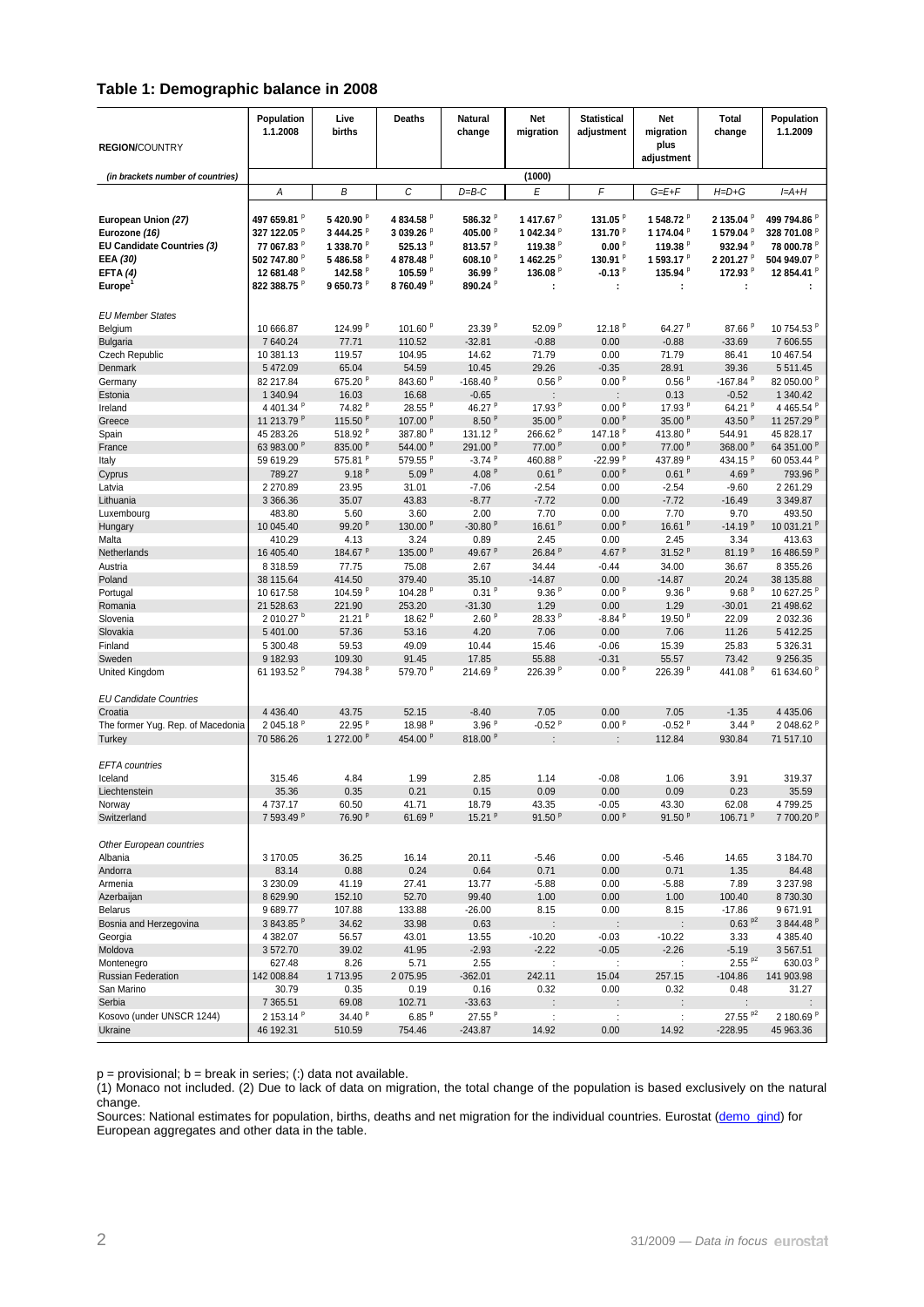#### **Table 2: Crude rates of population change**

|                                                                                                                            | Natural change                        |                                             |                                                              |                                          | Net migration<br>plus adjustment       |                                                                                     | <b>Total change</b>                      |                                          |                                                            |  |
|----------------------------------------------------------------------------------------------------------------------------|---------------------------------------|---------------------------------------------|--------------------------------------------------------------|------------------------------------------|----------------------------------------|-------------------------------------------------------------------------------------|------------------------------------------|------------------------------------------|------------------------------------------------------------|--|
| <b>REGION/COUNTRY</b>                                                                                                      |                                       | (per 1000 population)                       |                                                              |                                          | (per 1000 population)                  |                                                                                     |                                          | (per 1000 population)                    |                                                            |  |
| (in brackets number of countries)                                                                                          | 2000                                  | 2007                                        | 2008                                                         | 2000                                     | 2007                                   | 2008                                                                                | 2000                                     | 2007                                     | 2008                                                       |  |
| European Union (27)<br>Eurozone (16)<br><b>EU Candidate Countries (3)</b><br>EEA (30)<br>EFTA $(4)$<br>Europe <sup>1</sup> | 0.6<br>1.1<br>12.9<br>0.6<br>2.8<br>t | 1.0<br>1.2<br>11.6 $P$<br>1.0<br>2.6<br>0.9 | 1.2 $P$<br>$1.2$ $P$<br>10.5 $P$<br>1.2 $P$<br>p<br>2.9<br>t | 1.5<br>3.1<br>0.0<br>1.5<br>3.0<br>÷     | 4.2<br>5.5<br>0.1<br>4.3<br>9.2<br>3.0 | $3.1$ $\degree$<br>$3.6$ $\degree$<br>$1.5$ $\degree$<br>$3.2$ $P$<br>10.6 $P$<br>÷ | 2.1<br>4.2<br>12.9<br>2.2<br>5.8<br>÷    | 5.2<br>6.6<br>11.7<br>5.3<br>11.8<br>3.9 | 4.3 $P$<br>4.8 $P$<br>12.0 $P$<br>4.4 $P$<br>13.5 $P$<br>÷ |  |
| <b>EU Member States</b>                                                                                                    |                                       |                                             |                                                              |                                          |                                        |                                                                                     |                                          |                                          |                                                            |  |
| Belgium<br><b>Bulgaria</b><br>Czech Republic                                                                               | 1.0<br>$-5.1$<br>$-1.8$               | 1.9<br>$-4.9$<br>1.0                        | 2.2 <sup>p</sup><br>$-4.3$<br>1.4                            | 1.4<br>0.0<br>0.6                        | 5.9<br>$-0.2$<br>8.1                   | 6.0P<br>$-0.1$<br>6.9                                                               | 2.4<br>$-5.1$<br>$-1.1$                  | 7.7<br>$-5.1$<br>9.1                     | 8.2 P<br>$-4.4$<br>8.3                                     |  |
| Denmark<br>Germany                                                                                                         | 1.7<br>$-0.9$                         | 1.6<br>$-1.7$                               | 1.9<br>$-2.1$ $P$                                            | 1.9<br>2.0                               | 3.0<br>0.5                             | 5.3<br>0.0 P                                                                        | 3.6<br>1.2                               | 4.6<br>$-1.2$                            | 7.2<br>$-2.0$ $P$                                          |  |
| Estonia<br>Ireland<br>Greece<br>Spain                                                                                      | $-3.9$<br>6.1<br>$-0.2$<br>0.9        | $-1.2$<br>9.8<br>0.2<br>2.4                 | $-0.5$<br>$10.4^{p}$<br>0.8 P<br>2.9 P                       | 0.2<br>8.4<br>2.7<br>9.7                 | 0.1<br>10.6<br>3.6<br>15.6             | 0.1<br>4.0 $P$<br>3.1 <sup>p</sup><br>$9.1^{p}$                                     | $-3.7$<br>14.5<br>2.5<br>10.6            | $-1.1$<br>20.4<br>3.8<br>18.0            | $-0.4$<br>14.5 $P$<br>3.9 P<br>12.0                        |  |
| France<br>Italy<br>Cyprus<br>Latvia                                                                                        | 4.4<br>$-0.2$<br>4.5<br>$-5.0$        | 4.5<br>$-0.2$<br>4.1<br>$-4.3$              | 4.5 $P$<br>$-0.1p$<br>5.2 <sup>p</sup><br>$-3.1$             | 2.6<br>0.9<br>5.7<br>$-2.3$              | 4.8<br>8.4<br>9.4<br>$-0.3$            | 1.2 <sup>p</sup><br>$7.3$ $P$<br>0.8 P<br>$-1.1$                                    | 7.0<br>0.7<br>10.2<br>$-7.4$             | 9.3<br>8.2<br>13.5<br>$-4.6$             | $5.7^{p}$<br>$7.3$ $P$<br>5.9 <sup>p</sup><br>$-4.2$       |  |
| Lithuania<br>Luxembourg<br>Hungary<br>Malta                                                                                | $-1.4$<br>4.5<br>$-3.7$<br>3.8        | $-3.9$<br>3.4<br>$-3.5$<br>1.9              | $-2.6$<br>4.1<br>$-3.1$ $P$<br>2.1                           | $-5.8$<br>7.9<br>1.6<br>2.3              | $-1.6$<br>12.5<br>1.4<br>4.2           | $-2.3$<br>15.8<br>1.7 <sup>p</sup><br>6.0                                           | $-7.2$<br>12.4<br>$-2.1$<br>6.1          | $-5.5$<br>15.9<br>$-2.1$<br>6.1          | $-4.9$<br>19.9<br>$-1.4$ $P$<br>8.1                        |  |
| Netherlands<br>Austria<br>Poland                                                                                           | 4.2<br>0.2<br>0.3                     | 2.9<br>0.2<br>0.3                           | 3.0 <sup>p</sup><br>0.3<br>0.9                               | 3.6<br>2.2<br>$-10.7$                    | $-0.1$<br>2.2<br>$-0.5$                | 1.9 P<br>4.1<br>$-0.4$                                                              | 7.7<br>2.3<br>$-10.4$                    | 2.9<br>2.4<br>$-0.3$                     | 4.9 $P$<br>4.4<br>0.5                                      |  |
| Portugal<br>Romania<br>Slovenia<br>Slovakia                                                                                | 1.4<br>$-0.9$<br>$-0.2$<br>0.5        | $-0.1$<br>$-1.7$<br>0.6<br>0.1              | 0.0 P<br>$-1.5$<br>1.3 <sup>pb</sup><br>0.8                  | 4.6<br>$-0.2$<br>1.4<br>$-4.1$           | 1.8<br>0.0<br>7.1<br>1.3               | 0.9 <sup>p</sup><br>0.1<br>9.6 Pb<br>1.3                                            | 6.0<br>$-1.1$<br>1.2<br>$-3.7$           | 1.7<br>$-1.7$<br>7.7<br>1.4              | 0.9 P<br>$-1.4$<br>10.9 <sup>b</sup><br>2.1                |  |
| Finland<br>Sweden<br>United Kingdom                                                                                        | 1.4<br>$-0.3$<br>1.2                  | 1.8<br>1.7<br>3.2                           | 2.0<br>1.9<br>3.5 <sup>p</sup>                               | 0.5<br>2.7<br>2.4                        | 2.6<br>5.9<br>2.9                      | 2.9<br>6.0<br>3.7 <sup>p</sup>                                                      | 1.9<br>2.4<br>3.6                        | 4.4<br>7.6<br>6.2                        | 4.9<br>8.0<br>$7.2$ $P$                                    |  |
| <b>EU Candidate Countries</b><br>Croatia<br>The former Yug. Rep. of Macedonia                                              | $-1.5$<br>5.9                         | $-2.4$<br>1.5                               | $-1.9$<br>1.9 <sup>p</sup>                                   | $-11.7$<br>$-1.2$                        | 1.3<br>0.1                             | 1.6<br>$-0.3$ $P$                                                                   | $-13.2$<br>4.7                           | $-1.1$<br>1.6                            | $-0.3$<br>1.7 $P$                                          |  |
| Turkey<br><b>EFTA</b> countries                                                                                            | 14.1                                  | 12.8                                        | $11.5$ $P$                                                   | 0.9                                      |                                        | 1.6                                                                                 | 14.9                                     | 12.8 <sup>2</sup>                        | 13.1                                                       |  |
| Iceland<br>Liechtenstein<br>Norway<br>Switzerland                                                                          | 8.8<br>5.5<br>3.4<br>2.2              | 8.4<br>3.5<br>3.5<br>1.8                    | 9.0<br>4.1<br>3.9<br>2.0 <sup>p</sup>                        | 6.5<br>7.8<br>2.2<br>3.3                 | 16.6<br>1.8<br>8.4<br>9.4              | 3.3<br>2.5<br>9.1<br>12.0 $P$                                                       | 15.3<br>13.4<br>5.6<br>5.5               | 25.0<br>5.3<br>11.9<br>11.2              | 12.3<br>6.6<br>13.0<br>14.0 $P$                            |  |
| Other European countries<br>Albania                                                                                        | 11.4                                  | 5.9                                         | 6.3                                                          | $-9.8$                                   | $-0.4$                                 | $-1.7$                                                                              | 1.6                                      | 5.5                                      | 4.6                                                        |  |
| Andorra<br>Armenia<br>Azerbaijan                                                                                           | 3.2<br>8.7                            | $7.3$<br>4.1<br>11.5                        | 7.6<br>4.3<br>11.5                                           | $\ddot{\phantom{a}}$<br>$-6.8$<br>$-0.7$ | 16.1<br>$-1.9$<br>$-0.1$               | 8.5<br>$-1.8$<br>0.1                                                                | $-1.9$<br>$-3.6$<br>8.1                  | 23.3<br>2.2<br>11.3                      | 16.1<br>2.4<br>11.6                                        |  |
| <b>Belarus</b><br>Bosnia and Herzegovina<br>Georgia                                                                        | $-4.1$<br>2.4<br>0.3                  | $-3.0$<br>$-0.3$<br>1.8                     | $-2.7$<br>$0.2\,$<br>3.1                                     | 1.2<br>$7.3$<br>$-8.0$                   | 0.5<br>0.3<br>$-4.7$                   | 0.8<br>$-2.3$                                                                       | $-2.9$ $P$<br>9.7<br>$-7.7$              | $-2.5$<br>$-0.0$<br>$-2.9$               | $-1.8$<br>$0.2^{p2}$<br>0.8                                |  |
| Moldova<br>Montenegro<br><b>Russian Federation</b><br>San Marino                                                           | $-1.2$<br>6.1<br>$-6.5$               | $-1.4$<br>$3.0\,$<br>$-3.3$<br>2.2          | $-0.8$<br>4.1<br>$-2.6$<br>5.1                               | $-1.3$<br>$-2.4$<br>2.5<br>÷             | $-0.9$<br>$1.2$<br>1.8<br>11.7         | $-0.6$<br>÷<br>1.8<br>10.2                                                          | $-2.5$<br>3.7<br>$-4.0$<br>$\mathcal{I}$ | $-2.4$<br>4.1<br>$-1.5$<br>13.9          | $-1.5$<br>$4.1^{p2}$<br>$-0.7$<br>15.4                     |  |
| Serbia<br>Kosovo (under UNSCR 1244)<br>Ukraine                                                                             | $-4.0$<br>$-7.6$                      | $-4.7$<br>12.4<br>$-6.3$                    | $\ddot{\phantom{a}}$<br>12.7 $P$<br>$-5.3$                   | 0.9<br>$-1.6$                            | 0.3<br>÷<br>0.4                        | ÷<br>÷<br>0.3                                                                       | $-3.1$<br>÷<br>$-9.2$                    | $-4.4$<br>$12.4^{2}$<br>$-5.9$           | $12.7^{p2}$<br>$-5.0$                                      |  |

p = provisional; b = break in series; (:) = data not available.

(1) Monaco not included. (2) Due to lack of data on migration, the population figures are based exclusively on the natural change. Source: Eurostat ([demo\\_gind](http://nui.epp.eurostat.ec.europa.eu/nui/show.do?dataset=demo_gind&lang=en))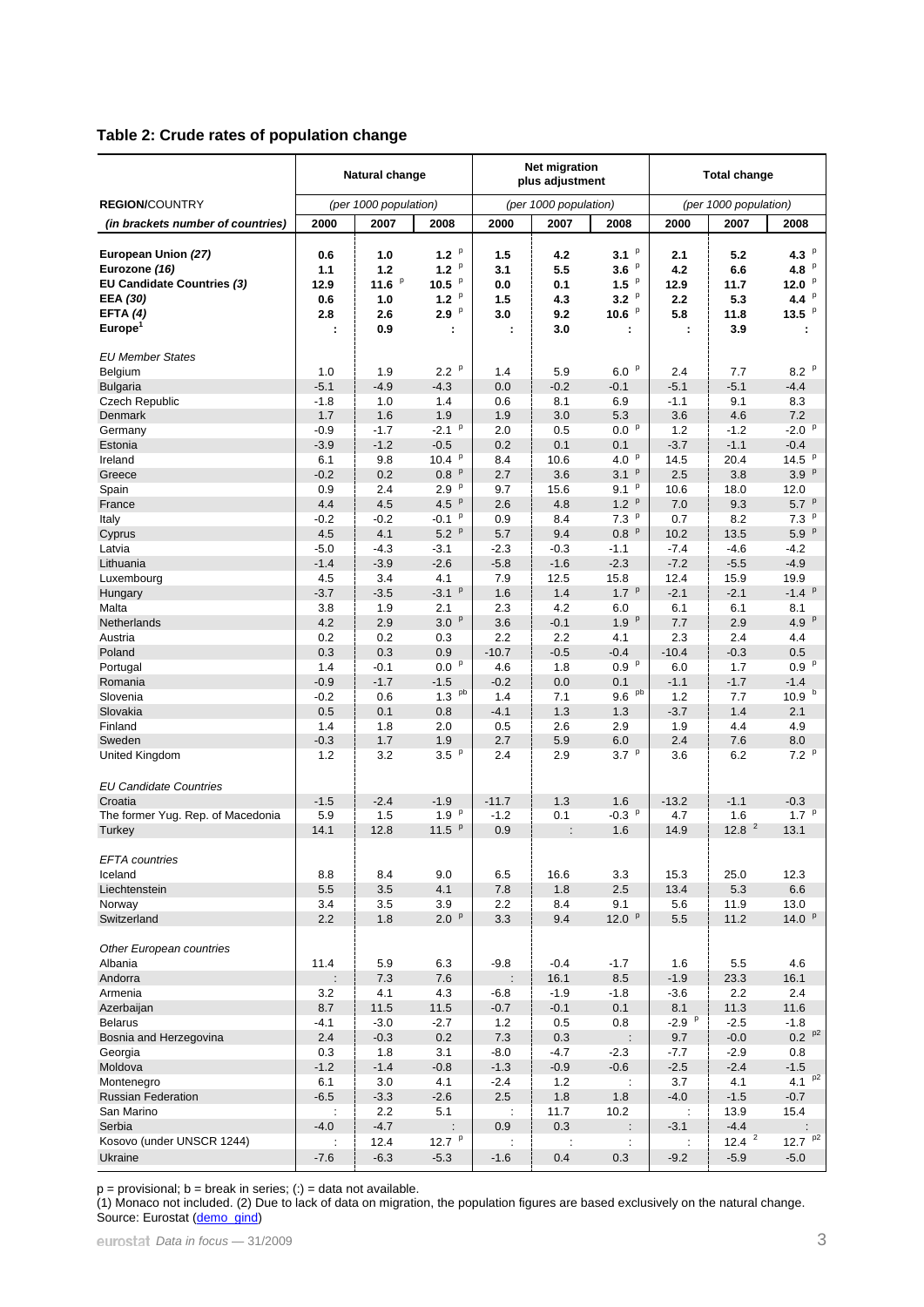#### **Table3: Crude birth and death rates**

|                                                                    | <b>Crude birth rate</b> |                       |                                  | Crude death rate   |                       |                      |  |
|--------------------------------------------------------------------|-------------------------|-----------------------|----------------------------------|--------------------|-----------------------|----------------------|--|
| <b>REGION/COUNTRY</b>                                              |                         | (per 1000 population) |                                  |                    | (per 1000 population) |                      |  |
| (in brackets number of countries)                                  | 2000                    | 2007                  | 2008                             | 2000               | 2007                  | 2008                 |  |
| European Union (27)<br>Eurozone (16)<br>EU Candidate Countries (3) | 10.6<br>10.7<br>19.4    | 10.6<br>10.4<br>18.6  | 10.9 $P$<br>10.5 $P$<br>17.3 $P$ | 10.0<br>9.5<br>6.5 | 9.7<br>9.2<br>7.0P    | 9.7P<br>9.3P<br>6.8P |  |
| EEA (30)                                                           | 10.6                    | 10.7                  | 10.9 $P$                         | 10.0               | 9.7                   | 9.7P                 |  |
| EFTA $(4)$                                                         | 11.9                    | 10.9                  | 11.2 $P$                         | 9.1                | 8.3                   | 8.3P                 |  |
| Europe <sup>1</sup>                                                |                         | 11.6                  | ÷                                |                    | 10.7                  | ÷                    |  |
| <b>EU Member States</b><br>Belgium                                 | 11.2                    | 11.4                  | 11.7 $P$                         | 10.2               | 9.5                   | 9.5                  |  |
| <b>Bulgaria</b>                                                    | 9.0                     | 9.8                   | 10.2                             | 14.1               | 14.8                  | 14.5                 |  |
| <b>Czech Republic</b>                                              | 8.8                     | 11.1                  | 11.5                             | 10.6               | 10.1                  | 10.1                 |  |
| Denmark<br>Germany                                                 | 12.6<br>9.3             | 11.7<br>8.3           | 11.8<br>8.2P                     | 10.9<br>10.2       | 10.2<br>10.1          | 9.9<br>10.3 $P$      |  |
| Estonia                                                            | 9.5                     | 11.8                  | 12.0                             | 13.4               | 13.0                  | 12.4                 |  |
| Ireland                                                            | 14.4                    | 16.2                  | 16.9P                            | 8.2                | 6.4                   | 6.4P                 |  |
| Greece                                                             | 9.5                     | 10.0                  | 10.3 <sup>p</sup>                | 9.6                | 9.8                   | 9.5 <sup>p</sup>     |  |
| Spain                                                              | 9.9                     | 11.0                  | 11.4 $P$                         | 9.0                | 8.6                   | 8.5                  |  |
| France                                                             | 13.3                    | 12.9                  | 13.0 $P$                         | 8.9                | 8.3                   | 8.5P                 |  |
| Italy                                                              | 9.5                     | 9.5                   | 9.6P                             | 9.8                | 9.7                   | 9.7P                 |  |
| Cyprus                                                             | 12.2                    | 10.9                  | 11.6 $P$                         | 7.7                | 6.9                   | 6.4P                 |  |
| Latvia<br>Lithuania                                                | 8.5<br>9.8              | 10.2<br>9.6           | 10.6<br>10.4                     | 13.6<br>11.1       | 14.5<br>13.5          | 13.7<br>13.1         |  |
| Luxembourg                                                         | 13.1                    | 11.4                  | 11.5                             | 8.6                | 8.1                   | 7.4                  |  |
| Hungary                                                            | 9.6                     | 9.7                   | 9.9P                             | 13.3               | 13.2                  | 13.0 $P$             |  |
| Malta                                                              | 11.6                    | 9.5                   | 10.0                             | 7.7                | 7.6                   | 7.9 <sup>p</sup>     |  |
| Netherlands                                                        | 13.0                    | 11.1                  | 11.2 <sup>p</sup>                | 8.8                | 8.1                   | 8.2                  |  |
| Austria                                                            | 9.8                     | 9.2                   | 9.3                              | 9.6                | 9.0                   | 9.0                  |  |
| Poland                                                             | 9.8                     | 10.2                  | 10.9                             | 9.6                | 9.9                   | 10.0                 |  |
| Portugal                                                           | 11.7                    | 9.7                   | 9.8P                             | 10.3               | 9.8                   | 9.8P                 |  |
| Romania<br>Slovenia                                                | 10.4<br>9.1             | 10.0                  | 10.3<br>10.5 <sup>pb</sup>       | 11.4               | 11.7                  | 11.8<br>$9.2^{pb}$   |  |
| Slovakia                                                           | 10.2                    | 9.8<br>10.1           | 10.6                             | 9.3<br>9.8         | 9.2<br>10.0           | 9.8                  |  |
| Finland                                                            | 11.0                    | 11.1                  | 11.2                             | 9.5                | 9.3                   | 9.2                  |  |
| Sweden                                                             | 10.2                    | 11.7                  | 11.9                             | 10.5               | 10.0                  | 9.9                  |  |
| <b>United Kingdom</b>                                              | 11.5                    | 12.7                  | 12.9 $P$                         | 10.3               | 9.4                   | 9.4P                 |  |
| <b>EU Candidate Countries</b>                                      |                         |                       |                                  |                    |                       |                      |  |
| Croatia                                                            | 9.8                     | 9.4                   | 9.9                              | 11.2               | 11.8                  | 11.8                 |  |
| The former Yug. Rep. of Macedonia                                  | 14.5<br>20.2            | 11.1<br>19.4          | 11.2 $P$<br>17.9 <sup>p</sup>    | 8.5<br>6.2         | 9.6<br>6.6P           | 9.3P<br>6.4          |  |
| Turkey<br><b>EFTA</b> countries                                    |                         |                       |                                  |                    |                       |                      |  |
| Iceland                                                            | 15.3                    | 14.6                  | 15.2                             | 6.5                | 6.2                   | $6.3~^{\rm p}$       |  |
| Liechtenstein                                                      | 12.9                    | 10.0                  | 9.9                              | 7.3                | 6.4                   | 5.8                  |  |
| Norway                                                             | 13.2                    | 12.4                  | 12.7                             | 9.8                | 8.9                   | 8.7                  |  |
| Switzerland                                                        | 10.9                    | 9.9                   | 10.1 $P$                         | 8.7                | 8.1                   | 8.1                  |  |
| Other European countries<br>Albania                                | 16.7                    | 10.5                  | 11.4                             | 5.4                | 4.6                   | 5.1                  |  |
| Andorra                                                            | 11.3                    | 10.1                  | 10.4                             |                    | 2.8                   | 2.8                  |  |
| Armenia                                                            | 10.6                    | 12.4                  | 12.7                             | 7.5                | 8.3                   | 8.5                  |  |
| Azerbaiian                                                         | 14.5                    | 17.7                  | 17.5                             | 5.8                | 6.3                   | 6.1                  |  |
| <b>Belarus</b>                                                     | 9.4                     | 10.7                  | 11.1                             | 13.5               | 13.7                  | 13.8                 |  |
| Bosnia and Herzegovina                                             | 10.5                    | 8.8                   | 9.0                              | 8.1                | 9.1                   | 8.8                  |  |
| Georgia                                                            | 11.0                    | 11.2                  | 12.9                             | 10.7               | 9.4                   | 9.8                  |  |
| Moldova                                                            | 10.1                    | 10.6                  | 10.9                             | 11.3               | 12.0                  | 11.7                 |  |
| Montenegro                                                         | 15.0                    | 12.5                  | 13.1                             | 8.8                | 9.5                   | 9.1                  |  |
| <b>Russian Federation</b><br>San Marino                            | 8.6                     | 11.3<br>9.5           | 12.1<br>11.2                     | 15.2               | 14.6<br>7.4           | 14.6P<br>6.1         |  |
| Serbia                                                             | 9.8                     | 9.2                   |                                  | 13.8               | 13.9                  | ÷                    |  |
| Kosovo (under UNSCR 1244)                                          |                         | 15.5                  | 15.9 $P$                         |                    | 3.1                   | 3.2P                 |  |
| Ukraine                                                            | 7.9                     | 10.2                  | 11.1                             | 15.5               | 16.5                  | 16.4                 |  |
|                                                                    |                         |                       |                                  |                    |                       |                      |  |

 $p =$  provisional;  $b =$  break in series; (:) = data not available.

(1) Monaco not included.

Source: Eurostat ([demo\\_gind](http://nui.epp.eurostat.ec.europa.eu/nui/show.do?dataset=demo_gind&lang=en))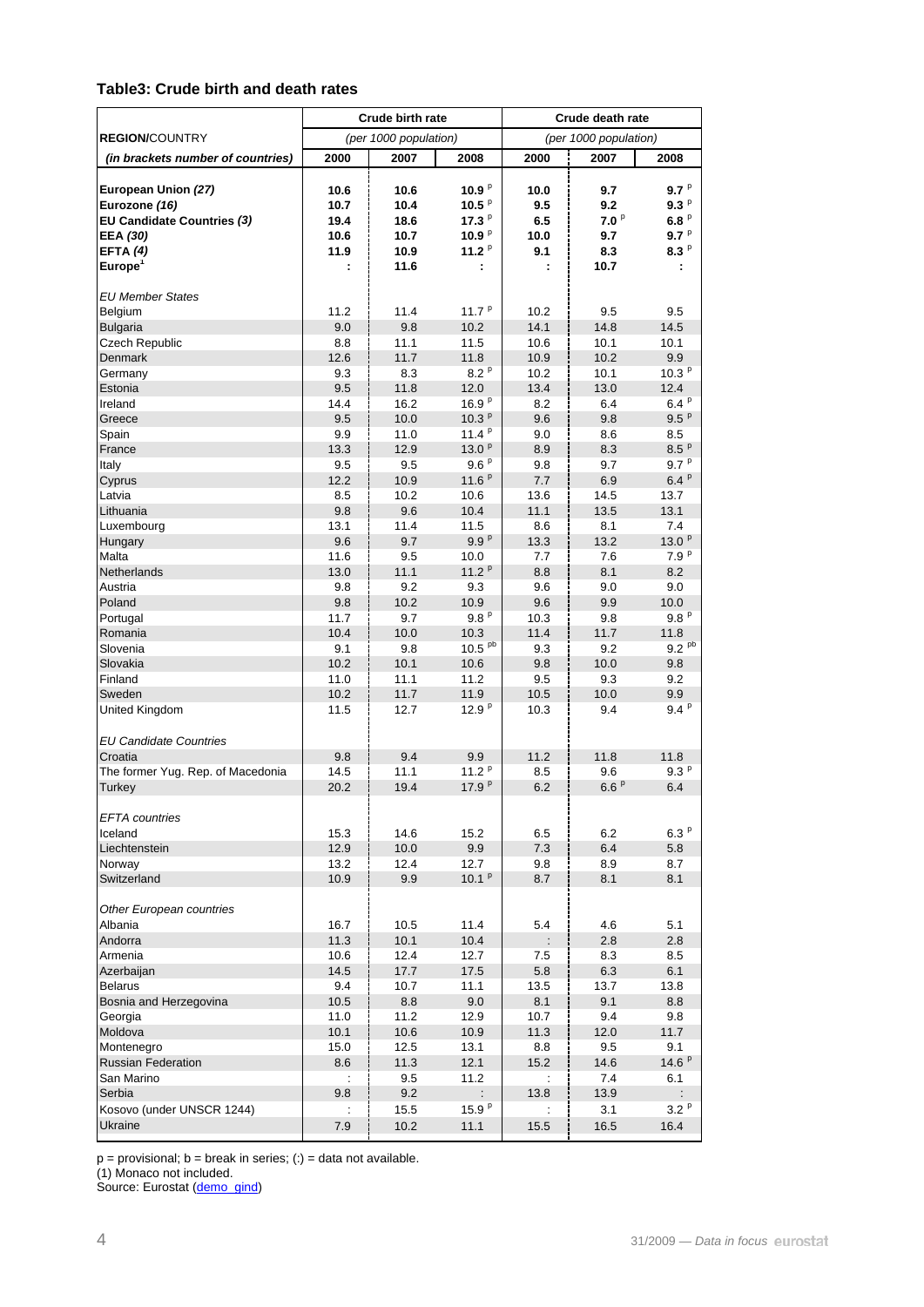|                                   |                      | <b>Total fertility rate</b> |                   |                      |                      |                      | Life expectancy at birth |                      |                      |  |
|-----------------------------------|----------------------|-----------------------------|-------------------|----------------------|----------------------|----------------------|--------------------------|----------------------|----------------------|--|
| <b>REGION/COUNTRY</b>             |                      | (children per woman)        |                   |                      | males                |                      |                          | females              |                      |  |
|                                   | 2000                 | 2007                        | 2008              | 2000                 | 2007                 | 2008                 | 2000                     | 2007                 | 2008                 |  |
| <b>EU Member States</b>           |                      |                             |                   |                      |                      |                      |                          |                      |                      |  |
| Belgium                           | 1.62                 | 1.81                        | 1.82 $P$          | 75.1                 | 77.3                 | $77.5^{p}$           | 81.4                     | 83.3                 | 83.5 $P$             |  |
| <b>Bulgaria</b>                   | 1.27                 | 1.42                        | 1.48              | 68.2                 | 69.2                 | 69.5                 | 75.3                     | 76.3                 | 76.6                 |  |
| <b>Czech Republic</b>             | 1.14                 | 1.44                        | 1.50              | 71.7                 | 73.7                 | 74.0                 | 78.4                     | 79.9                 | 80.1                 |  |
| Denmark                           | 1.77                 | 1.85                        | 1.89              | 74.3                 | 76.0                 | ÷                    | 79.0                     | 80.5                 | ÷                    |  |
| Germany                           | 1.38                 | 1.37                        | 1.37 $P$          | ÷                    | 76.9                 | 77.2 <sup>p</sup>    | ÷                        | 82.3                 | 82.5 <sup>P</sup>    |  |
| Estonia                           | 1.39                 | 1.64                        | 1.66              | 65.1                 | 67.4                 | 67.6                 | 76.0                     | 78.5                 | 79.2                 |  |
| Ireland                           | 1.90                 | 2.03                        | ÷                 | ÷                    | 76.7                 | ÷                    | $\ddot{\phantom{a}}$     | 81.5                 | ÷                    |  |
| Greece                            | 1.27                 | 1.42                        | 1.45 $P$          | 75.4                 | 77.0                 | 77.2 <sup>p</sup>    | 80.5                     | 82.0                 | 82.2 P               |  |
| Spain                             | 1.23                 | 1.40                        | 1.46 $P$          | 75.6                 | 77.7                 | 79.1 <sup>p</sup>    | 82.5                     | 84.1                 | 85.2 P               |  |
| France                            | 1.89                 | 1.98                        | 2.02 <sup>p</sup> | 75.3                 | 77.5                 | $77.5^{p}$           | 82.8                     | 84.4                 | 84.3 <sup>P</sup>    |  |
| Italy                             | 1.26                 | 1.37                        | $1.41^{p}$        | 76.5                 | 78.4                 | 78.8 <sup>P</sup>    | 82.5                     | 83.8                 | $84.1^{p}$           |  |
|                                   | 1.60                 | 1.39                        | ÷.                | 76.1                 | ÷                    | ÷                    | 81.0                     | ÷                    | ÷.                   |  |
| Cyprus<br>Latvia                  | 1.24                 | 1.41                        | $1.45^{p}$        | 64.9                 |                      | 67.2 $P$             | 76.0                     |                      | 77.9 <sup>P</sup>    |  |
|                                   | 1.39                 | 1.35                        | 1.47 <sup>p</sup> | 66.8                 | 65.8<br>64.9         | 66.3 P               | 77.5                     | 76.5<br>77.2         | 77.6 P               |  |
| Lithuania                         |                      |                             |                   |                      |                      |                      |                          |                      |                      |  |
| Luxembourg                        | 1.78                 | 1.61                        | 1.61<br>1.35 $P$  | ÷                    | 77.6                 | ÷                    | ÷                        | 82.7                 | ÷                    |  |
| Hungary                           | 1.33                 | 1.32                        |                   | 67.1                 | 69.2                 | $\ddot{\phantom{a}}$ | 75.6                     | 77.3                 |                      |  |
| Malta                             | 1.69                 | 1.37                        | 1.43              | $\ddot{\phantom{a}}$ | 77.2                 | 76.9                 | $\mathbb{Z}^2$           | 81.8                 | 81.9                 |  |
| <b>Netherlands</b>                | 1.72                 | 1.72                        | $1.77^{p}$        | 75.5                 | 78.0                 | 78.4 <sup>P</sup>    | 80.6                     | 82.3                 | 82.4 <sup>P</sup>    |  |
| Austria                           | 1.36                 | 1.38                        | 1.41              | 75.1                 | 77.3                 | 77.6                 | 81.1                     | 82.9                 | 83.0                 |  |
| Poland                            | 1.37                 | 1.31                        | 1.23              | 69.7                 | 71.0                 | 71.3                 | 78.0                     | 79.7                 | 80.0                 |  |
| Portugal                          | 1.56                 | 1.34                        | $1.37^{p}$        | 72.9                 | 75.2                 | 75.5 bp              | 79.9                     | 81.6                 | $81.7^{bp}$          |  |
| Romania                           | 1.30                 | 1.29                        | 1.35              | 67.7                 | 69.2                 | 69.5                 | 74.8                     | 76.1                 | 76.7                 |  |
| Slovenia                          | 1.26                 | 1.38                        | 1.46 $P$          | 71.9                 | 75.0                 | ÷                    | 79.1                     | 82.3                 | $\ddot{\phantom{a}}$ |  |
| Slovakia                          | 1.29                 | 1.25                        | 1.33              | 69.1                 | 70.5                 | 70.9                 | 77.2                     | 78.1                 | 78.7                 |  |
| Finland                           | 1.73                 | 1.83                        | 1.85              | 74.1                 | 75.8                 | 76.3                 | 81.0                     | 82.9                 | 83.0                 |  |
| Sweden                            | 1.55                 | 1.88                        | 1.91              | 77.4                 | 78.9                 | 79.1                 | 82.0                     | 83.0                 | 83.2                 |  |
| United Kingdom                    | 1.84                 | 1.90                        | 1.94 $P$          | 75.4                 | 77.6                 | ÷                    | 80.2                     | 81.7                 | ÷                    |  |
| <b>EU Candidate Countries</b>     |                      |                             |                   |                      |                      |                      |                          |                      |                      |  |
| Croatia                           | 1.39                 | 1.40                        | 1.47              | ÷                    | 72.3                 | 72.4                 | ÷                        | 79.2                 | 79.6                 |  |
| The former Yug. Rep. of Macedonia | 1.70                 | 1.46                        | t                 | 70.9                 | 71.1                 | ÷                    | 75.6                     | 75.9                 | ÷                    |  |
| Turkey                            | 2.27                 | 2.15                        | 2.14              | 68.1                 | 71.2                 | 71.4                 | 72.8                     | 75.6                 | 75.8                 |  |
| <b>EFTA</b> countries             |                      |                             |                   |                      |                      |                      |                          |                      |                      |  |
| Iceland                           | 2.08                 | 2.10                        | 2.14              | $\ddot{\phantom{a}}$ | 79.4                 | 79.6                 | ÷                        | 82.9                 | 83.0                 |  |
| Liechtenstein                     | 1.58                 | 1.40                        | 1.40 <sup>p</sup> | ÷                    |                      |                      | ÷                        | $\vdots$             |                      |  |
| Norway                            | 1.85                 | 1.90                        | 1.96              | 76.0                 | 78.2                 | 78.3                 | 81.4                     | 82.7                 | 83.0                 |  |
| Switzerland                       | 1.50                 | 1.46                        | 1.48P             | 76.9                 | 79.4                 | 79.7 <sup>p</sup>    | 82.6                     | 84.2                 | 84.4 <sup>p</sup>    |  |
|                                   |                      |                             |                   |                      |                      |                      |                          |                      |                      |  |
| Other European countries          |                      |                             |                   |                      |                      |                      |                          |                      |                      |  |
| Albania                           | 2.00                 | 1.33                        | 1.40              | 72.1                 |                      | 72.9                 | 78.6                     |                      | 77.8                 |  |
| Andorra                           |                      | 1.17                        | 1.26              | $\ddot{\cdot}$       | $\ddot{\phantom{a}}$ | $\ddot{\phantom{a}}$ | ÷                        | $\ddot{\phantom{a}}$ |                      |  |
| Armenia                           | 1.30                 | 1.42                        | ÷                 | 70.1                 | 70.2                 | ÷                    | 75.8                     | 76.6                 | ÷                    |  |
| Azerbaijan                        | 2.00                 | 2.30                        | 2.30              | 68.6                 | 69.7                 | 69.9                 | 75.1                     | 75.1                 | 75.4                 |  |
| <b>Belarus</b>                    | 1.31                 | 1.37                        | 1.42              | 63.4                 | 64.5                 | 64.7                 | 74.7                     | 76.2                 | 76.5                 |  |
| Bosnia and Herzegovina            | 1.30                 | 1.18                        |                   | 71.3                 | 72.1                 |                      | 76.7                     | 77.5                 |                      |  |
| Georgia                           | 1.46                 | 1.45                        | 1.67              | 67.5                 | 70.5                 | 69.3                 | 74.9                     | 79.4                 | 79.0                 |  |
| Moldova                           | 1.29                 | 1.26                        | 1.28              | 63.9                 | 65.0                 | 65.6                 | 71.2                     | 72.6                 | 73.2                 |  |
| Montenegro                        | 1.85                 | 1.69                        | ÷                 | 71.1                 | 71.2                 |                      | 76.3                     | 76.1                 | ÷                    |  |
| <b>Russian Federation</b>         | 1.21                 | 1.41                        | $1.51^{p}$        | 59.0                 | 61.4                 | 61.7 $P$             | 72.3                     | 73.9                 | 74.2 <sup>p</sup>    |  |
| San Marino                        | $\ddot{\phantom{a}}$ | ÷                           | 1.50              | 77.4                 | ÷                    | 80.1                 | 84.0                     | $\ddot{\phantom{a}}$ | 85.7                 |  |
| Serbia                            | 1.46                 | 1.38                        | ÷                 | 69.7                 | 70.7                 | ÷                    | 74.8                     | 76.2                 | ÷.                   |  |
| Kosovo (under UNSCR 1244)         | $\ddot{\phantom{a}}$ | ÷                           | ÷                 | ÷                    | $\ddot{\phantom{a}}$ | ÷                    | ÷                        | ÷                    | ÷                    |  |
| Ukraine                           | 1.10                 | 1.30                        | ÷.                | 62.9                 | 62.5                 | ÷.                   | 74.1                     | 74.2                 | ÷.                   |  |
|                                   |                      |                             |                   |                      |                      |                      |                          |                      |                      |  |

#### **Table 4: Main fertility and mortality indicators (national estimates)**

p = provisional; b = break in series; (:) = data not available.

NB: Data are presented for the purpose of comparison over time, taking into consideration the latest available information from the national statistical institutes. For the purpose of comparison across countries, Eurostat calculations based on a common methodology are disseminated by country and as European aggregates. Data for 2008 will become available later in the year. Source: National estimates ([demo\\_gnsiind\)](http://nui.epp.eurostat.ec.europa.eu/nui/show.do?dataset=demo_gnsiind&lang=en)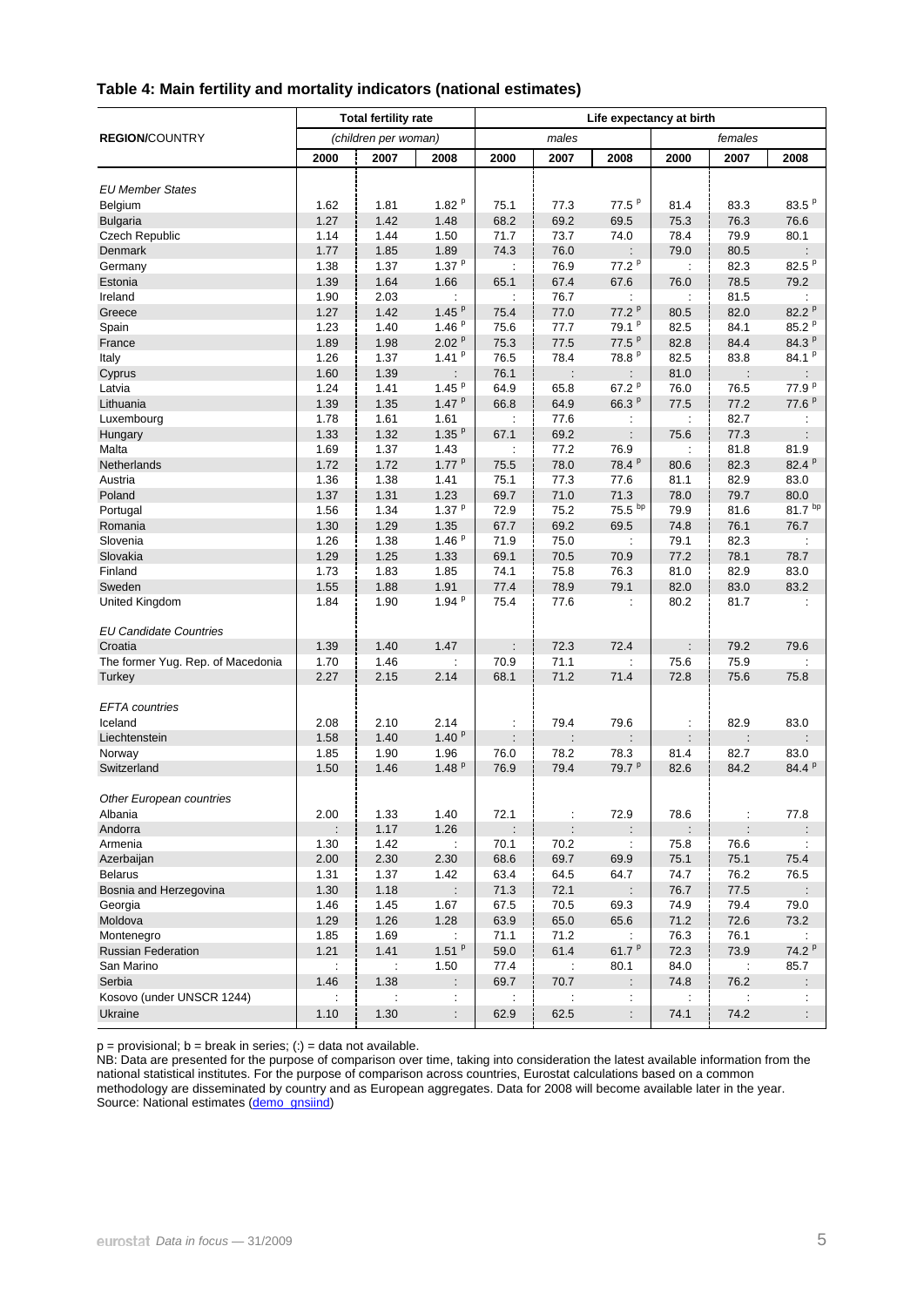### **Table 5: Other fertility and mortality indicators**

|                                             |                      | Live births outside marriage |                           | Infant mortality rate  |              |                         |  |  |
|---------------------------------------------|----------------------|------------------------------|---------------------------|------------------------|--------------|-------------------------|--|--|
| <b>REGION/COUNTRY</b>                       |                      | (as % of total live births)  |                           | (per 1000 live births) |              |                         |  |  |
| (in brackets number of countries)           | 2000                 | 2007                         | 2008                      | 2000                   | 2007         | 2008                    |  |  |
|                                             |                      |                              |                           |                        |              |                         |  |  |
| European Union (27)                         | ÷                    |                              | ÷                         | 5.9                    | ÷            |                         |  |  |
| Eurozone (16)<br>EU Candidate Countries (3) |                      |                              |                           | 4.7<br>27.9            | 15.3         | 15.5                    |  |  |
| EEA (30)                                    |                      |                              |                           | 5.9                    |              |                         |  |  |
| EFTA $(4)$                                  | 28.5                 | 34.0                         | 34.7 <sup>P</sup>         | 4.4                    | 3.5          | 3.4                     |  |  |
| Europe <sup>1</sup>                         |                      |                              |                           |                        |              |                         |  |  |
|                                             |                      |                              |                           |                        |              |                         |  |  |
| <b>EU Member States</b>                     |                      |                              |                           |                        |              |                         |  |  |
| Belgium                                     |                      | 39.0                         | 42.0 $P$                  | 4.8                    | 4.0          | 3.4P                    |  |  |
| <b>Bulgaria</b>                             | 38.4                 | 50.2                         | 51.1                      | 13.3                   | 9.2          | 8.6                     |  |  |
| Czech Republic<br>Denmark                   | 21.8<br>44.6         | 34.5<br>46.1                 | 36.3<br>46.2              | 4.1<br>5.3             | 3.1<br>4.0   | 2.8<br>4.0              |  |  |
| Germany                                     | 23.4                 | 30.8                         | 31.8P                     | 4.4                    | 3.9          | 4.0 $P$                 |  |  |
| Estonia                                     | 54.5                 | 57.8                         | 59.1                      | 8.4                    | 5.0          | 5.0                     |  |  |
| Ireland                                     | 31.5                 | $\ddot{\phantom{a}}$         |                           | 6.2                    | 3.1          | ÷                       |  |  |
| Greece                                      | 4.0                  | 5.8                          | 6.5P                      | 5.9                    | 3.5          | 3.5 <sup>p</sup>        |  |  |
| Spain                                       | 17.7                 | ÷                            | 32.1 $P$                  | 4.4                    | 3.7          | 3.5 <sup>p</sup>        |  |  |
| France                                      | 43.6                 | 51.7                         |                           | 4.5                    |              |                         |  |  |
| Italy                                       | 9.7                  | 20.7                         | 22.2 P                    | 4.5                    | 3.7          | 3.7 <sup>p</sup>        |  |  |
| Cyprus                                      | 2.3                  | 8.7                          |                           | 5.6                    | 3.7          | 5.3P                    |  |  |
| Latvia                                      | 40.3                 | 43.0                         | 43.5                      | 10.4                   | 8.7          | 6.7                     |  |  |
| Lithuania                                   | 22.6                 | 29.2                         | 28.5                      | 8.6                    | 5.9          | 4.9                     |  |  |
| Luxembourg                                  | 21.9                 | 29.2                         | 30.2                      | 5.1                    | 1.8          | 1.8                     |  |  |
| Hungary                                     | 29.0                 | 37.5                         | 39.5 $P$                  | 9.2                    | 5.9          | 5.6P                    |  |  |
| Malta                                       | 10.6                 | 24.9                         | 22.7                      | 5.9                    | 6.5          | 9.9                     |  |  |
| Netherlands                                 | 24.9                 | 39.5                         | 41.2 $P$                  | 5.1                    | 4.1          | 3.8P                    |  |  |
| Austria                                     | 31.3                 | 38.3                         | 38.8                      | 4.8                    | 3.7          | 3.7                     |  |  |
| Poland                                      | 12.1                 | 19.5                         | 19.9                      | 8.1                    | 6.0          | 5.6                     |  |  |
| Portugal                                    | 22.2                 | 33.6                         | 36.2 $P$                  | 5.5                    | 3.4          | 3.3 <sup>p</sup>        |  |  |
| Romania                                     | 25.5                 | 26.7                         | 27.4                      | 18.6                   | 12.0         | 11.0                    |  |  |
| Slovenia                                    | 37.1<br>18.3         | 50.8<br>28.8                 | 54.7 <sup>P</sup><br>30.1 | 4.9<br>8.6             | 2.8<br>6.1   | 2.1 <sup>p</sup><br>5.9 |  |  |
| Slovakia<br>Finland                         | 39.2                 | 40.6                         | 40.7                      | 3.8                    | 2.7          | 2.6                     |  |  |
| Sweden                                      | 55.3                 | 54.8                         | 54.6                      | 3.4                    | 2.5          | 2.5                     |  |  |
| United Kingdom                              | 39.5                 | 44.4                         | 45.4 <sup>P</sup>         | 5.6                    | 4.8          | 4.7 <sup>p</sup>        |  |  |
|                                             |                      |                              |                           |                        |              |                         |  |  |
| <b>EU Candidate Countries</b>               |                      |                              |                           |                        |              |                         |  |  |
| Croatia                                     | 9.0                  | 11.5                         | 12.0                      | 7.4                    | 5.6          | 4.5                     |  |  |
| The former Yug. Rep. of Macedonia           | 9.8                  | 12.6                         | 12.2 $P$                  | 11.8                   | 10.3         | 9.7P                    |  |  |
| Turkey                                      | $\vdots$             |                              |                           | 28.9                   | 15.6         | 16.0                    |  |  |
| <b>EFTA</b> countries                       |                      |                              |                           |                        |              |                         |  |  |
| Iceland                                     | 65.2                 | 63.8                         | 64.1                      | 3.0                    | 2.0          | 2.5                     |  |  |
| Liechtenstein                               | 15.7                 | 17.1                         | 14.0                      | 9.5                    | 0.0          | 0.0                     |  |  |
| Norway                                      | 49.6                 | 54.5                         | 55.0                      | 3.8                    | 3.1          | 2.7                     |  |  |
| Switzerland                                 | 10.7                 | 16.2                         | 17.0 $P$                  | 4.9                    | 3.9          | 4.0 $P$                 |  |  |
|                                             |                      |                              |                           |                        |              |                         |  |  |
| Other European countries                    |                      |                              |                           |                        |              |                         |  |  |
| Albania                                     |                      |                              |                           | 13.8                   | 5.6          | 6.0                     |  |  |
| Andorra<br>Armenia                          | $\vdots$             |                              |                           | ÷                      | 1.2          | 3.4                     |  |  |
|                                             | $\ddot{\phantom{a}}$ | 35.5<br>11.8                 | 10.4<br>12.1              | 15.8<br>12.8           | 10.8<br>11.6 | 10.7<br>11.2            |  |  |
| Azerbaijan<br><b>Belarus</b>                | ÷                    | 21.2                         | 20.1                      | 9.3                    | 5.2          | 4.5                     |  |  |
| Bosnia and Herzegovina                      |                      | 11.3                         |                           | 9.7                    | 6.8          | 5.1                     |  |  |
| Georgia                                     | ł.                   | 43.9                         | 34.3                      | 22.5                   | 13.3         | 17.0                    |  |  |
| Moldova                                     | $\ddot{\phantom{a}}$ | 22.7                         | 22.3                      | 18.4                   | 11.3         | 12.1                    |  |  |
| Montenegro                                  |                      | 15.6                         | 17.4                      | 11.1                   | 7.4          | 7.5                     |  |  |
| <b>Russian Federation</b>                   |                      | 28.0                         | 26.9                      | 15.2                   | 9.2          | 8.4                     |  |  |
| San Marino                                  | ÷                    | 16.4                         | 22.1                      | ÷                      | 0.0          | 2.9                     |  |  |
| Serbia                                      |                      | 22.3                         |                           | 10.6                   | 7.1          | 6.7                     |  |  |
| Kosovo (under UNSCR 1244)                   | ÷                    | 41.5                         | 40.2 $P$                  |                        | 11.1         | 9.8P                    |  |  |
| Ukraine                                     | $\vdots$             | 21.4                         | 20.9                      | 12.0                   | 11.0         | 9.9                     |  |  |

p = provisional; (:) = data not available.

(1) Monaco not included.

Sources: Eurostat ([demo\\_gind](http://nui.epp.eurostat.ec.europa.eu/nui/show.do?dataset=demo_gind&lang=en), [demo\\_minfind](http://nui.epp.eurostat.ec.europa.eu/nui/show.do?dataset=demo_minfind&lang=en))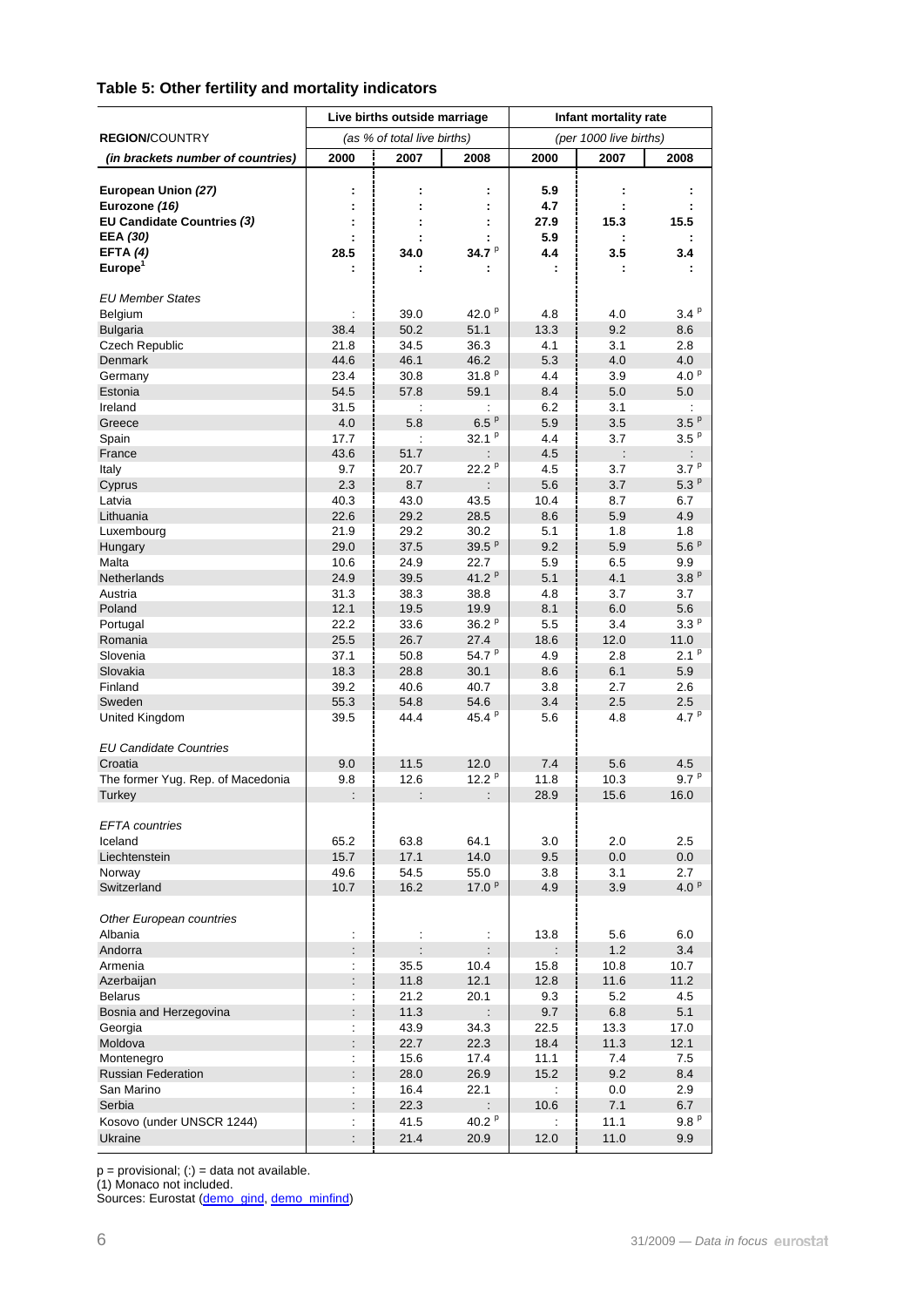#### **Table 6: Migration**

|                                             | Immigration<br><b>Crude immigration rate</b> |                      |                      | Emigration                  |                      | <b>Crude emigration rate</b> |                      |                       |
|---------------------------------------------|----------------------------------------------|----------------------|----------------------|-----------------------------|----------------------|------------------------------|----------------------|-----------------------|
| <b>REGION/COUNTRY</b>                       |                                              | (1000)               |                      | (per 1000 population)       |                      | (1000)                       |                      | (per 1000 population) |
|                                             | 2007                                         | 2008                 | 2007                 | 2008                        | 2007                 | 2008                         | 2007                 | 2008                  |
|                                             |                                              |                      |                      |                             |                      |                              |                      |                       |
| European Union (27)                         | ÷                                            | ÷                    | t                    | ÷                           | ÷                    | ÷                            | ÷                    | ÷                     |
| Eurozone (16)                               |                                              | ÷                    |                      | ÷                           |                      | ÷                            |                      |                       |
| EU Candidate Countries (3)<br>EEA (30)      |                                              | ÷<br>÷               |                      | ÷<br>÷                      |                      | ÷<br>÷                       |                      |                       |
| EFTA $(4)$                                  |                                              | ÷                    |                      | ÷                           |                      | ÷                            |                      |                       |
| Europe <sup>1</sup>                         |                                              | ÷                    |                      | t                           |                      | ÷                            |                      |                       |
|                                             |                                              |                      |                      |                             |                      |                              |                      |                       |
| <b>EU Member States</b>                     |                                              |                      |                      |                             |                      |                              |                      |                       |
| Belgium                                     | 146.4                                        | 150.8 $P$            | 13.8                 | 14.1 $P$                    | 91.1                 | 98.7 $P$                     | 8.6                  | 9.2 <sup>p</sup>      |
| <b>Bulgaria</b>                             | 1.6                                          | 1.2                  | 0.2                  | 0.2                         | 3.0                  | 2.1                          | 0.4                  | 0.3                   |
| <b>Czech Republic</b>                       | 104.4                                        | 77.8                 | 10.1                 | 7.5                         | 20.5                 | 6.0                          | 2.0                  | 0.6                   |
| Denmark                                     | 64.7                                         | 72.7                 | 11.8                 | 13.2                        | 41.6                 | 43.5                         | 7.6                  | 7.9                   |
| Germany                                     | 680.8                                        | 675.0 <sup>p</sup>   | 8.3                  | 8.2P                        | 636.9                | 674.4 <sup>p</sup>           | 7.7                  | 8.2P                  |
| Estonia                                     | $\ddot{\phantom{a}}$                         | ÷                    | ÷                    | ÷                           | $\ddot{\phantom{a}}$ | ÷                            | $\ddot{\phantom{a}}$ | ÷.                    |
| Ireland                                     | 88.8                                         | ÷                    | 20.4                 | ÷                           | 42.5                 | ÷                            | 9.8                  | ÷                     |
| Greece                                      | 86.7                                         |                      | 7.7                  | ÷                           | 45.7                 | $\ddot{\phantom{a}}$         | 4.1                  | ÷                     |
| Spain                                       | 958.3                                        | 714.9 <sup>p</sup>   | 21.4                 | 15.7 $P$                    | 227.1                | 448.3 <sup>P</sup>           | 5.1                  | 9.8P                  |
| France                                      | $\ddot{\phantom{a}}$                         |                      | $\ddot{\phantom{a}}$ | ÷                           | $\ddot{\phantom{a}}$ |                              | ÷                    | ÷.                    |
| Italy                                       | 556.7                                        | 536.5 <sup>p</sup>   | 9.4                  | 9.0P                        | 65.2                 | 75.7 <sup>p</sup>            | 1.1                  | 1.3 <sup>p</sup>      |
| Cyprus                                      | 19.0                                         | 14.0 $P$             | 24.3                 | 17.7 $P$                    | 11.4                 | 13.4 <sup>p</sup>            | 14.5                 | 17.0 <sup>p</sup>     |
| Latvia                                      | 3.5                                          | 3.5                  | 1.6                  | 1.5                         | 4.2                  | 6.0                          | 1.8                  | 2.7                   |
| Lithuania                                   | 8.6<br>16.7                                  | 9.3                  | 2.6                  | 2.8                         | 13.9                 | 17.0                         | 4.1                  | 5.1                   |
| Luxembourg<br>Hungary                       | 24.4                                         | 17.8                 | 34.7<br>2.4          | 36.3                        | 10.7<br>4.5          | 10.1                         | 22.2<br>0.4          | 20.6                  |
| Malta                                       | 6.7                                          | 9.0                  | 16.5                 | 22.0                        | 5.0                  | 6.6                          | 12.3                 | 16.0                  |
| Netherlands                                 | 116.8                                        | 142.7 $P$            | 7.1                  | 8.7P                        | 91.3                 | 115.8 <sup>P</sup>           | 5.6                  | 7.0 <sup>p</sup>      |
| Austria                                     | 106.9                                        | 110.1                | 12.9                 | 13.2                        | 74.2                 | 75.6                         | 8.9                  | 9.1                   |
| Poland                                      | 15.0                                         | 15.3                 | 0.4                  | 0.4                         | 35.5                 | 30.1                         | 0.9                  | 0.8                   |
| Portugal                                    | 46.3                                         | 29.7 <sup>P</sup>    | 4.4                  | 2.8P                        | 26.8                 | 20.4P                        | 2.5                  | 1.9 <sup>p</sup>      |
| Romania                                     | 9.6                                          | 10.0                 | 0.4                  | 0.5                         | 8.8                  | 8.7                          | 0.4                  | 0.4                   |
| Slovenia                                    | 29.2                                         | 43.8 P               | 14.5                 | $21.7^{pb}$                 | 14.9                 | $15.5^{p}$                   | 7.4                  | 7.7 <sup>pb</sup>     |
| Slovakia                                    | 8.6                                          | 8.8                  | 1.6                  | 1.6                         | 1.8                  | 1.7                          | 0.3                  | 0.3                   |
| Finland                                     | 26.0                                         | 29.1                 | 4.9                  | 5.5                         | 12.4                 | 13.7                         | 2.4                  | 2.6                   |
| Sweden                                      | 99.5                                         | 101.2                | 10.9                 | 11.0                        | 45.4                 | 45.3                         | 5.0                  | 4.9                   |
| United Kingdom                              | 526.7                                        | ÷                    | 8.6                  | ÷                           | 317.6                | ÷                            | 5.2                  | ÷                     |
|                                             |                                              |                      |                      |                             |                      |                              |                      |                       |
| <b>EU Candidate Countries</b>               |                                              |                      |                      |                             |                      |                              |                      |                       |
| Croatia                                     | 14.6                                         | 14.5                 | 3.3                  | 3.3                         | 9.0                  | 7.5                          | 2.0                  | 1.7                   |
| The former Yug. Rep. of Macedonia<br>Turkey | 0.4                                          | 0.2 <sup>p</sup>     | 0.2<br>$\vdots$      | 0.1 <sup>p</sup>            | 0.2                  | 0.7P                         | 0.1                  | 0.4P                  |
|                                             | ÷                                            | $\ddot{\phantom{a}}$ |                      | $\ddot{\cdot}$              | $\ddot{\phantom{a}}$ | $\ddot{\cdot}$               |                      | $\ddot{\phantom{a}}$  |
| <b>EFTA</b> countries                       |                                              |                      |                      |                             |                      |                              |                      |                       |
| Iceland                                     | 10.4                                         | 10.3                 | 33.5                 | 32.4                        | 7.3                  | 9.1                          | 23.5                 | 28.8                  |
| Liechtenstein                               |                                              | $\ddot{\phantom{a}}$ | $\vdots$             | ÷                           | $\ddot{\phantom{a}}$ | ÷.                           | $\ddot{\phantom{a}}$ | ÷.                    |
| Norway                                      | 61.8                                         | 67.0                 | 13.1                 | 14.0                        | 22.1                 | 23.6                         | 4.7                  | 5.0                   |
| Switzerland                                 | 165.6                                        | $\cdot$              | 21.9                 | $\ddot{\phantom{0}}$        | 90.2                 | ÷                            | 11.9                 | t.                    |
|                                             |                                              |                      |                      |                             |                      |                              |                      |                       |
| Other European countries                    |                                              |                      |                      |                             |                      |                              |                      |                       |
| Albania                                     | $\ddot{\cdot}$                               | ÷                    | $\ddot{\phantom{a}}$ | ÷                           | ÷                    | ÷                            |                      | ÷.                    |
| Andorra                                     | $\ddot{\phantom{a}}$                         | ÷                    | $\vdots$             | $\ddot{\phantom{a}}$        | $\ddot{\phantom{a}}$ | $\ddot{\phantom{a}}$         | $\ddot{\phantom{a}}$ | $\ddot{\phantom{a}}$  |
| Armenia                                     | 1.1                                          | ÷                    | 0.3                  | ÷                           | 7.5                  | ÷.                           | 2.3                  | $\ddot{\phantom{a}}$  |
| Azerbaijan                                  | 22.5                                         | 26.6                 | 2.6                  | 3.1                         | 23.7                 | 25.6                         | 2.8                  | 2.9                   |
| <b>Belarus</b>                              | 14.2                                         | 17.4                 | 1.5                  | 1.8                         | 9.5                  | 9.3                          | 1.0                  | 1.0                   |
| Bosnia and Herzegovina                      | :                                            | $\ddot{\phantom{a}}$ | $\ddot{\phantom{a}}$ | ÷.                          | $\ddot{\cdot}$       | $\ddot{\phantom{a}}$         | $\ddot{\cdot}$       | $\ddot{\phantom{0}}$  |
| Georgia                                     | $\ddot{\phantom{a}}$                         | $\ddot{\phantom{a}}$ | $\ddot{\phantom{a}}$ | $\ddot{\phantom{a}}$        | ÷                    | ÷                            | $\sim$ 1.            | $\mathbb{C}^{\times}$ |
| Moldova                                     | 3.8                                          | 4.8 $P$              | 1.1                  | 1.3 <sup>p</sup>            | 7.2                  | 7.0P                         | 2.0                  | 2.0P                  |
| Montenegro<br><b>Russian Federation</b>     | 1.5<br>287.0                                 | ÷<br>281.6           | 2.3<br>2.0           | $\ddot{\phantom{a}}$<br>2.0 | 0.7<br>47.0          | ÷.<br>39.5                   | 1.2<br>0.3           | $\mathbb{Z}^n$<br>0.3 |
| San Marino                                  | 0.4                                          | 0.4                  | 14.0                 | 12.6                        | 0.1                  | 0.1                          | 2.5                  | 2.3                   |
| Serbia                                      | $\vdots$                                     | $\ddot{\phantom{a}}$ | $\ddot{\cdot}$       | $\ddot{\phantom{a}}$        | $\ddot{\phantom{a}}$ | $\ddot{\cdot}$               | $\ddot{\phantom{a}}$ | $\ddot{\phantom{a}}$  |
| Kosovo (under UNSCR 1244)                   | $\ddot{\phantom{a}}$                         | ÷                    | ÷                    | $\ddot{\phantom{a}}$        | ÷                    | ÷                            | ÷                    | $\mathbb{C}^{\times}$ |
| Ukraine                                     | 758.3                                        | 37.3                 | 16.4                 | 0.8                         | 741.5                | 22.4                         | 16.0                 | 0.5                   |
|                                             |                                              |                      |                      |                             |                      |                              |                      |                       |

 $p =$  provisional;  $b =$  break in series; (:) = data not available.

(1) Monaco not included.

NB: Due to national differences in data sources and definitions, comparisons between countries can be misleading.

Sources: Eurostat ([demo\\_gind](http://nui.epp.eurostat.ec.europa.eu/nui/show.do?dataset=demo_gind&lang=en)); national estimates for immigration and emigration data.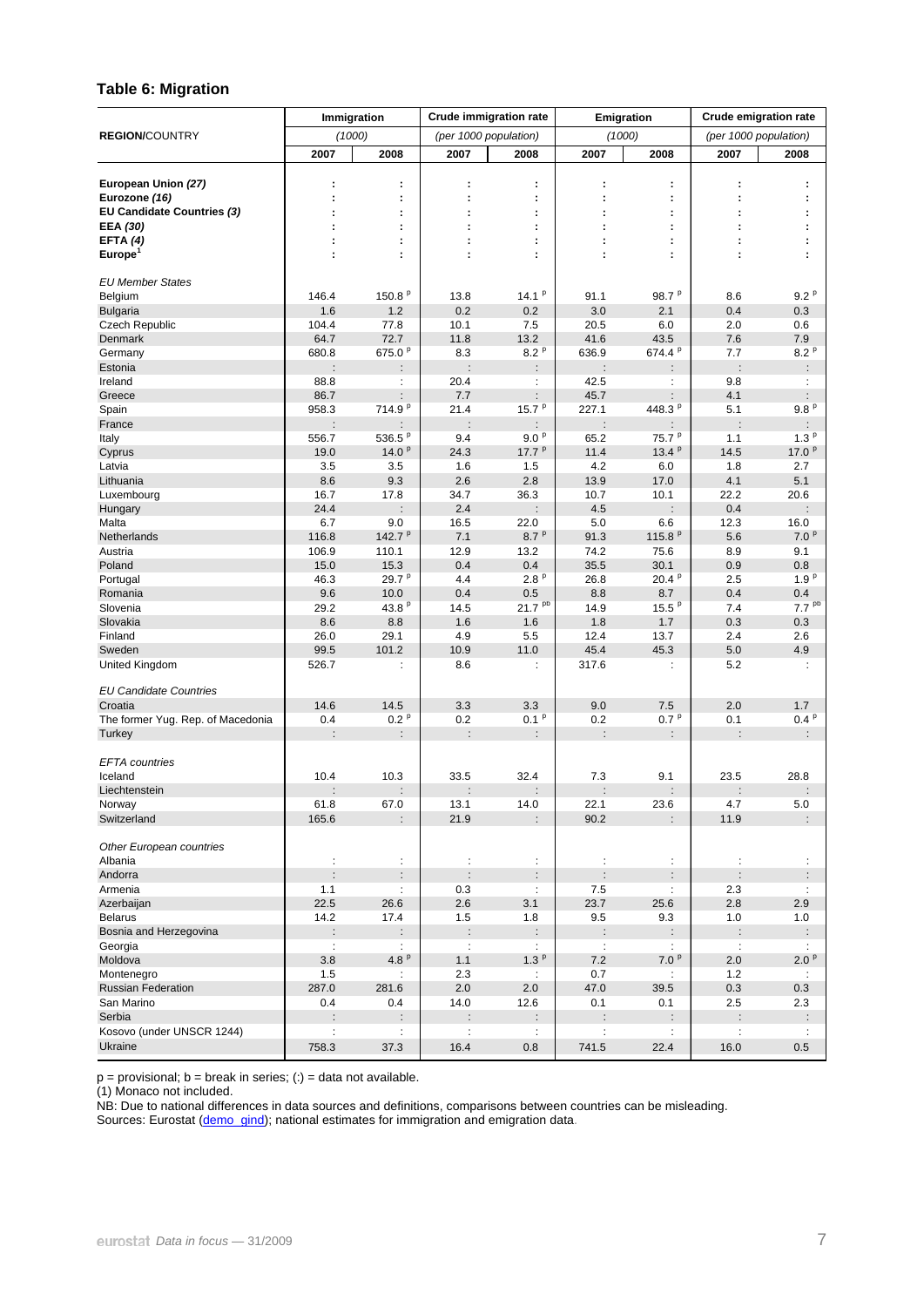#### **Table 7: Nuptiality**

|                                             |                                | <b>Marriages</b>     |                           | Crude marriage rate   |                              |                                              | <b>Divorces</b>           |                             | Crude divorce rate              |                                              |
|---------------------------------------------|--------------------------------|----------------------|---------------------------|-----------------------|------------------------------|----------------------------------------------|---------------------------|-----------------------------|---------------------------------|----------------------------------------------|
| <b>REGION/COUNTRY</b>                       |                                | (1000)               |                           | (per 1000 population) |                              |                                              | (1000)                    |                             | (per 1000 population)           |                                              |
| (in brackets number of countries)           | 2007                           | 2008                 | 2000                      | 2007                  | 2008                         | 2007                                         | 2008                      | 2000                        | 2007                            | 2008                                         |
|                                             |                                |                      |                           |                       |                              |                                              |                           |                             |                                 |                                              |
| European Union (27)                         | 2415.2 <sup>P</sup><br>1 449.6 | ÷                    | 5.2<br>5.1                | 4.9 $P$               | ÷                            | ÷                                            | ÷                         | 1.8                         | ÷                               | ÷                                            |
| Eurozone (16)<br>EU Candidate Countries (3) | 676.9                          | ÷<br>680.0           | ÷                         | 4.4<br>8.8            | $\ddot{\cdot}$<br>8.8        | 100.4                                        | ÷<br>105.9                | 1.7<br>$\ddot{\phantom{a}}$ | ÷<br>1.3                        | ÷<br>1.4                                     |
| EEA (30)                                    | 2440.6 <sup>P</sup>            |                      | 5.2                       | 4.9 $P$               | ÷                            |                                              |                           | 1.8                         | ÷                               | ÷                                            |
| EFTA $(4)$                                  | 65.7                           | 68.5                 | 5.6                       | 5.2                   | 5.4P                         | 30.8                                         | 30.4P                     | 1.8                         | 2.4                             | 2.4P                                         |
| <b>Europe</b>                               | 5 189.5 <sup>P</sup>           |                      | ÷                         | 6.3P                  | ÷                            |                                              |                           | ÷                           |                                 |                                              |
|                                             |                                |                      |                           |                       |                              |                                              |                           |                             |                                 |                                              |
| <b>EU Member States</b>                     | 45.6                           | 46.6 P               | 4.4                       | 4.3                   | 4.4 $P$                      | 30.1                                         | 29.6P                     | 2.6                         | 2.8                             | 2.8P                                         |
| Belgium<br><b>Bulgaria</b>                  | 29.6                           | 27.7                 | 4.3                       | 3.9                   | 3.6                          | 16.3                                         | 14.1                      | 1.3                         | 2.1                             | 1.9                                          |
| Czech Republic                              | 57.2                           | 52.5                 | 5.4                       | 5.5                   | 5.0                          | 31.1                                         | 31.3                      | 2.9                         | 3.0                             | 3.0                                          |
| <b>Denmark</b>                              | 36.6                           | 37.4                 | 7.2                       | 6.7                   | 6.8                          | 14.1                                         | 14.7                      | 2.7                         | 2.6                             | 2.7                                          |
| Germany                                     | 368.9                          | 374.8 <sup>P</sup>   | 5.1                       | 4.5                   | 4.6P                         | 187.1                                        | $\ddot{\phantom{a}}$      | 2.4                         | 2.3                             | $\ddot{\phantom{a}}$                         |
| Estonia                                     | 7.0                            | 6.1                  | 4.0                       | 5.2                   | 4.6                          | 3.8                                          | 3.5                       | 3.1                         | 2.8                             | 2.6                                          |
| Ireland                                     | 22.5                           | ÷                    | 5.0                       | 5.2                   | $\ddot{\phantom{a}}$         | 3.5                                          | $\ddot{\phantom{a}}$      | 0.7                         | 0.8                             | ÷                                            |
| Greece                                      | 61.3                           | 51.1 $P$             | 4.5                       | 5.5                   | 4.5P                         | 13.0                                         | $\ddot{\phantom{a}}$      | 1.0                         | 1.2                             | $\ddot{\phantom{a}}$                         |
| Spain<br>France                             | 200.4<br>273.8                 | ÷<br>273.5 $P$       | 5.4<br>5.0                | 4.5<br>4.3            | $\ddot{\phantom{a}}$<br>4.3P | 125.8<br>÷                                   | ÷<br>$\ddot{\phantom{a}}$ | 0.9<br>1.9                  | 2.8<br>$\vdots$                 | ÷<br>$\ddot{\phantom{a}}$                    |
| Italy                                       | 249.8                          | 246.4 <sup>P</sup>   | 5.0                       | 4.2                   | 4.1 <sup>p</sup>             | 49.0                                         | 51.0 P                    | 0.7                         | 0.8                             | 0.9P                                         |
| Cyprus                                      | 5.9                            | $\ddot{\phantom{a}}$ | $\ddot{\phantom{a}}$      | 7.5                   | $\ddot{\phantom{a}}$         | 1.6                                          | $\ddot{\phantom{a}}$      | 1.7                         | 2.1                             | $\ddot{\phantom{a}}$                         |
| Latvia                                      | 15.5                           | 12.9                 | 3.9                       | 6.8                   | 5.7                          | 7.4                                          | 6.2                       | 2.6                         | 3.3                             | 2.7                                          |
| Lithuania                                   | 23.1                           | 24.1                 | 4.8                       | 6.8                   | 7.2                          | 11.3                                         | 10.3                      | 3.1                         | 3.4                             | 3.1                                          |
| Luxembourg                                  | 2.0                            | 1.9                  | 4.9                       | 4.1                   | 3.9                          | 1.1                                          | 1.0                       | 2.4                         | 2.3                             | 2.0                                          |
| Hungary                                     | 40.8                           | 40.1 $P$             | 4.7                       | 4.1                   | 4.0 <sup>p</sup>             | 25.2<br>$\sim$                               | 25.3P                     | 2.3                         | 2.5                             | 2.5P                                         |
| Malta<br><b>Netherlands</b>                 | 2.5<br>71.1                    | 2.5<br>75.8P         | 6.6<br>5.5                | 6.1<br>4.3            | 6.0<br>4.6 $P$               | 32.0                                         | 32.1 $P$                  | 2.2                         | $\overline{\phantom{a}}$<br>2.0 | 2.0P                                         |
| Austria                                     | 36.0                           | 35.2                 | 4.9                       | 4.3                   | 4.2                          | 20.5                                         | ÷                         | 2.4                         | 2.5                             | ÷                                            |
| Poland                                      | 248.7                          | 257.7                | 5.5                       | 6.5                   | 6.8                          | 66.6                                         | 65.5                      | 1.1                         | 1.7                             | 1.7                                          |
| Portugal                                    | 46.3                           | 43.2 $P$             | 6.2                       | 4.4                   | 4.1 <sup>p</sup>             | 25.3                                         | ÷                         | 1.9                         | 2.4                             | ÷                                            |
| Romania                                     | 189.2                          | 149.4                | 6.1                       | 8.8                   | 6.9                          | 36.3                                         | 35.7                      | 1.4                         | 1.7                             | 1.7                                          |
| Slovenia                                    | 6.4                            | 6.3P                 | 3.6                       | 3.2                   | 3.1 <sup>pb</sup>            | 2.6                                          | 2.1 <sup>p</sup>          | 1.1                         | 1.3                             | 1.1 <sup>pb</sup>                            |
| Slovakia                                    | 27.4                           | 28.3                 | 4.8                       | 5.1                   | 5.2                          | 12.2                                         | 12.7                      | 1.7                         | 2.3                             | 2.3                                          |
| Finland<br>Sweden                           | 29.5<br>47.9                   | 31.0<br>50.3         | 5.1<br>4.5                | 5.6<br>5.2            | 5.8                          | 13.2<br>20.7                                 | 13.5                      | 2.7<br>2.4                  | 2.5<br>2.3                      | 2.5                                          |
| United Kingdom                              | 270.0 <sup>p</sup>             | ÷                    | 5.2                       | 4.4P                  | 5.5<br>÷                     | 144.2 $P$                                    | 21.4<br>÷                 | 2.6                         | 2.4                             | 2.3<br>÷                                     |
|                                             |                                |                      |                           |                       |                              |                                              |                           |                             |                                 |                                              |
| <b>EU Candidate Countries</b>               |                                |                      |                           |                       |                              |                                              |                           |                             |                                 |                                              |
| Croatia                                     | 23.1                           | 23.4                 | 4.9                       | 5.2                   | 5.3                          | 4.8                                          | 5.0                       | 1.0                         | 1.1                             | 1.1                                          |
| The former Yug. Rep. of Macedonia           | 15.5                           | 14.7                 | 7.0                       | 7.6                   | 7.2                          | 1.4                                          | 1.2                       | 0.7                         | 0.7                             | 0.6                                          |
| Turkey                                      | 638.3                          | 642.0                | ÷                         | 9.1                   | 9.0                          | 94.2                                         | 99.7                      | $\ddot{\phantom{a}}$        | 1.3                             | 1.4                                          |
| <b>EFTA</b> countries                       |                                |                      |                           |                       |                              |                                              |                           |                             |                                 |                                              |
| Iceland                                     | 1.7                            | 1.6P                 | 6.3                       | 5.5                   | $5.1^{p}$                    | 0.5                                          | 0.5 <sup>p</sup>          | 1.9                         | 1.7                             | 1.7P                                         |
| Liechtenstein                               | 0.2                            | 0.2                  | 7.2                       | 5.2                   | 5.8                          | 0.1                                          | 0.1                       | 3.9                         | 2.8                             | 2.8                                          |
| Norway                                      | 23.5                           | 25.1                 | 5.6                       | 5.0                   | 5.3                          | 10.3                                         | 10.2                      | 2.2                         | 2.2                             | 2.1                                          |
| Switzerland                                 | 40.3                           | 41.5 $P$             | 5.5                       | 5.3                   | 5.4P                         | 19.9                                         | 19.6 $P$                  | 1.5                         | 2.6                             | 2.6P                                         |
|                                             |                                |                      |                           |                       |                              |                                              |                           |                             |                                 |                                              |
| Other European countries                    |                                |                      |                           |                       |                              |                                              |                           |                             |                                 |                                              |
| Albania<br>Andorra                          | 22.4<br>0.3                    | 21.3<br>0.3          | ÷<br>$\ddot{\phantom{a}}$ | 7.1<br>3.1            | 6.7<br>3.1                   | $\ddot{\phantom{a}}$<br>$\ddot{\phantom{a}}$ | ÷<br>$\ddot{\phantom{a}}$ | ÷<br>$\ddot{\phantom{a}}$   | $\vdots$                        | $\ddot{\phantom{a}}$<br>$\ddot{\phantom{a}}$ |
| Armenia                                     | 18.1                           | 18.5                 | ÷                         | 5.6                   | 5.7                          | 2.9                                          | 3.0                       | ÷                           | 0.9                             | 0.9                                          |
| Azerbaijan                                  | 81.8                           | 80.0                 | $\ddot{\phantom{a}}$      | 9.5                   | 9.2                          | 8.3                                          | 7.9                       | $\ddot{\phantom{a}}$        | 1.0                             | 0.9                                          |
| <b>Belarus</b>                              | 90.4                           | 77.2                 | $\ddot{\phantom{a}}$      | 9.3                   | 8.0                          | 36.1                                         | 36.7                      | ÷.                          | 3.7                             | 3.8                                          |
| Bosnia and Herzegovina                      | 23.5                           | 22.1                 | 5.6                       | 6.1                   | 5.8                          | 1.8                                          | 1.1                       | $\ddot{\phantom{a}}$        | 0.5                             | 0.3                                          |
| Georgia                                     | 24.9                           | 31.4                 | ÷                         | 5.7                   | 7.2                          | 2.3                                          | 3.2                       | ÷.                          | 0.5                             | 0.7                                          |
| Moldova                                     | 29.2                           | 26.7                 | $\ddot{\phantom{a}}$      | 8.2                   | 7.5                          | 13.9                                         | 12.6                      |                             | 3.9                             | 3.5                                          |
| Montenegro<br><b>Russian Federation</b>     | 4.0<br>1 262.5                 | 3.4<br>1 179.0       | ÷                         | 6.4<br>8.9            | 5.5<br>8.3                   | 0.5<br>685.9                                 | 0.4<br>703.4              | ÷                           | 0.7<br>4.8                      | 0.7<br>5.0                                   |
| San Marino                                  | 0.2                            | 0.2                  | ÷                         | 7.1                   | 6.5                          | 0.1                                          | 0.1                       | ÷                           | 2.2                             | 2.3                                          |
| Serbia                                      | 41.1                           | 38.3                 | 5.7                       | 5.6                   | $\ddot{\cdot}$               | 8.6                                          | 8.5                       | $\ddot{\phantom{a}}$        | 1.2                             |                                              |
| Kosovo (under UNSCR 1244)                   | 16.8                           | 18.0 $P$             | ÷                         | 7.9                   | 8.3P                         | 1.6                                          | 1.0 <sup>p</sup>          | ÷                           | 0.7                             | 0.5P                                         |
| Ukraine                                     | 416.4                          | 322.0                | $\ddot{\phantom{a}}$      | 9.0                   | 7.0                          | 178.4                                        | 166.8                     |                             | 3.8                             | 3.6                                          |
|                                             |                                |                      |                           |                       |                              |                                              |                           |                             |                                 |                                              |

 $p =$  provisional;  $b =$  break in series; (:) = data not available.

(1) Monaco not included.

( - ) Not applicable. In Malta divorce is not legal.

Sources: Eurostat ([demo\\_nind](http://nui.epp.eurostat.ec.europa.eu/nui/show.do?dataset=demo_nind&lang=en), [demo\\_ndivind\)](http://nui.epp.eurostat.ec.europa.eu/nui/show.do?dataset=demo_ndivind&lang=en); national estimates for marriages and divorces in the individual countries.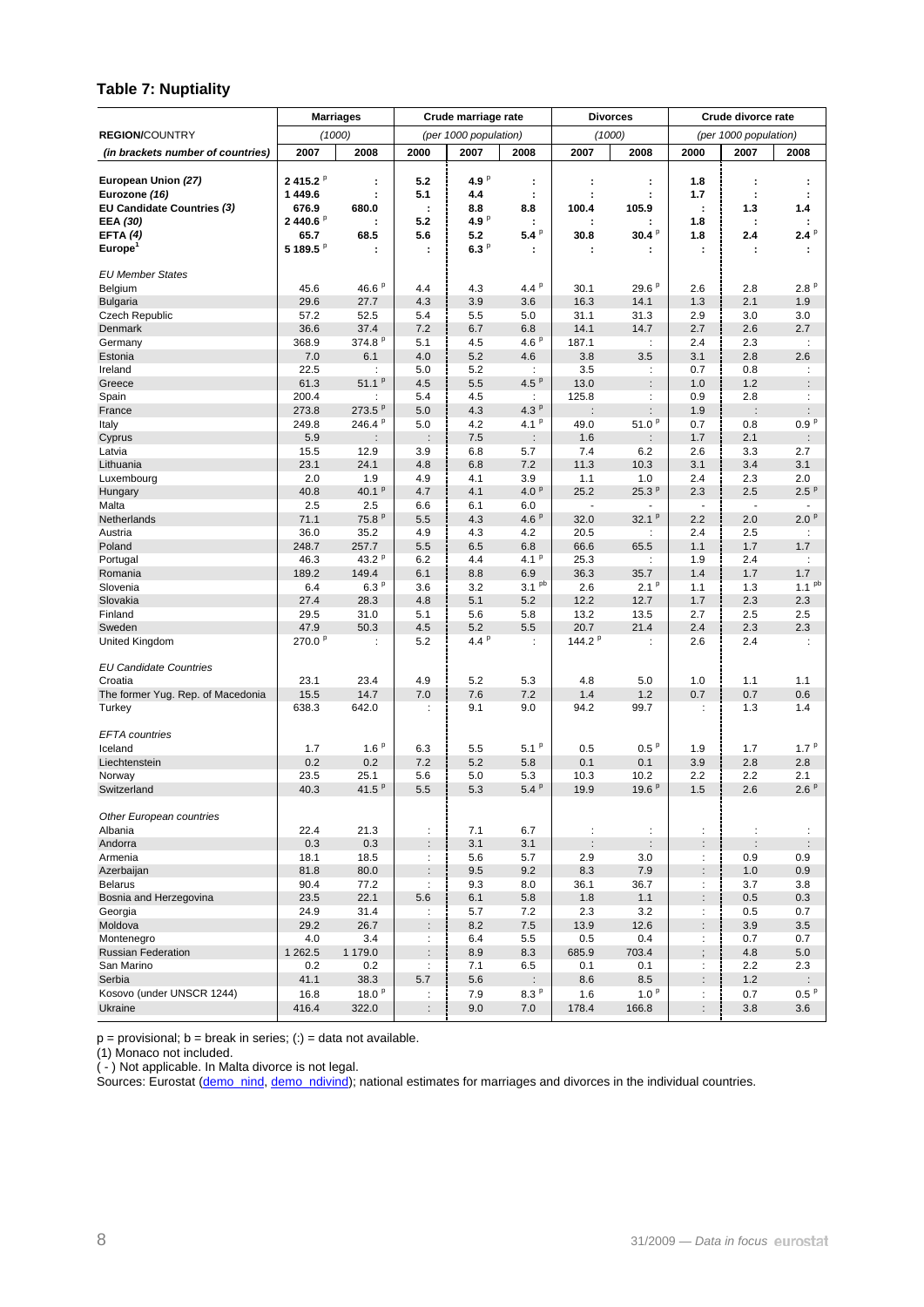

**Figure 3: EU-27 Member States in order of population size (in million) on 1 January 2009** 

Source: Eurostat ([demo\\_gind](http://nui.epp.eurostat.ec.europa.eu/nui/show.do?dataset=demo_gind&lang=en))

#### **Figure 4: Increase/decrease in live births in EU-27 Member States, EFTA and candidate countries between 2007 and 2008 (in %)**

#### **Figure 5: Increase/decrease in total fertility rate in EU-27 Member States, EFTA and candidate countries between 2000 and 2008**

Difference in number of children per woman



NB: Calculated as (live births in 2008 - live births in 2007) / (live births in 2007). Source: Eurostat ([demo\\_gind](http://nui.epp.eurostat.ec.europa.eu/nui/show.do?dataset=demo_gind&lang=en))



NB: Calculated as (total fertility rate in 2008 – total fertility rate in 2000).

Source: National estimates [\(demo\\_gnsiind](http://nui.epp.eurostat.ec.europa.eu/nui/show.do?dataset=demo_gnsiind&lang=en)). CY, IE and MK: data not available for 2008.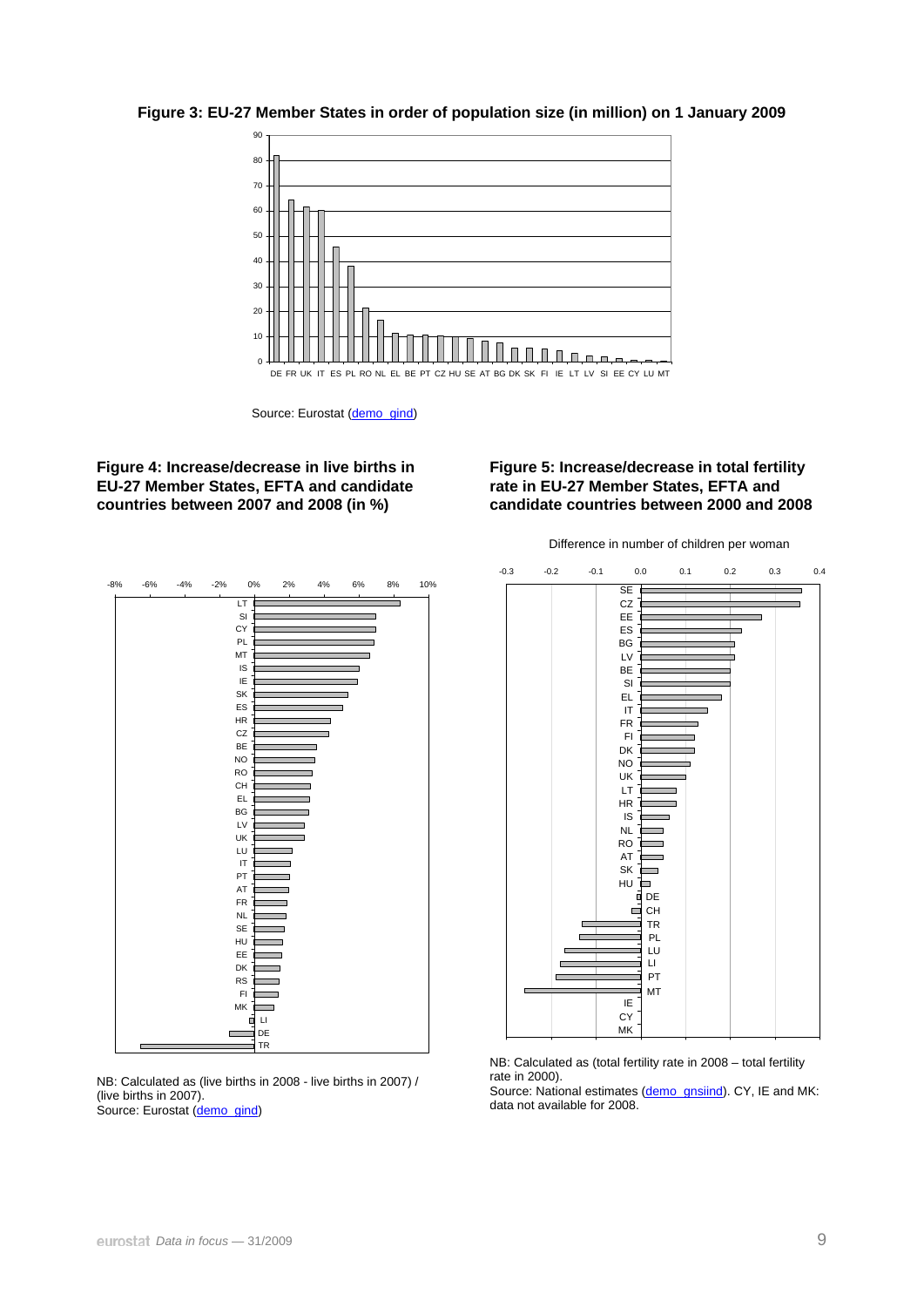# Methodology

#### DATA SOURCE

This publication provides the first results on recent demographic developments in Europe drawn from the data collected by Eurostat (including on behalf of the Council of Europe) in spring every year. This data collection does not include breakdowns by age (usually available later in the year). Therefore several related indicators (for instance, on ageing or motherhood) are not taken into account in this publication.

#### GEOGRAPHICAL DEFINITIONS

The designations employed and the material in this publication do not imply the expression of any opinion whatsoever on the part of the European Commission concerning the legal status of any country, territory or area or its authorities or on the delimitation of its frontiers or boundaries. The term '**country'** is used in this publication to mean, as appropriate, territories or areas. The term '**Europe'** is used for the sake of simplicity to designate the area covered by the Member States of the Council of Europe, plus Belarus (BY) candidate country for membership of the Council of Europe and the Kosovo territory under United Nations Security Council Resolution 1244 (XK).

Council of Europe Member States: all the European Union Member States, candidate and EFTA countries, Albania (AL), Andorra (AD), Armenia (AM), Azerbaijan (AZ), Bosnia and Herzegovina (BA), Georgia (GE), Moldova (MD), Monaco (MC), Montenegro (ME), the Russian Federation (RU), San Marino (SM), Serbia (RS) and Ukraine (UA).

**European Union with 27 Member States (EU-27)**: Belgium (BE), Bulgaria (BG), the Czech Republic (CZ), Denmark (DK), Germany (DE), Estonia (EE), Ireland (IE), Greece (EL), Spain (ES), France (FR), Italy (IT), Cyprus (CY), Latvia (LV), Lithuania (LT), Luxembourg (LU), Hungary (HU), Malta (MT), the Netherlands (NL), Austria (AT), Poland (PL), Portugal (PT), Romania (RO), Slovenia (SI), Slovakia (SK), Finland (FI), Sweden (SE) and the United Kingdom (UK).

**Eurozone**: BE, DE, IE, EL, ES, FR, IT, CY, LU, MT, NL, AT, PT, SI, SK and FI.

**EU candidate countries**: Croatia (HR), the former Yugoslav Republic of Macedonia (MK) and Turkey (TR).

**European Economic Area (EEA)**: all the European Union Member States, Iceland (IS), Liechtenstein (LI) and Norway (NO).

**European Free Trade Association (EFTA)**: Iceland (IS), Liechtenstein (LI), Norway (NO) and Switzerland (CH).

**National conditions**: data for **France** refer to the whole of France, including the overseas departments (Guadeloupe, Martinique, French Guiana and Réunion). Figures for **Cyprus** refer to the government-controlled area. Data for **Serbia** do not include Kosovo.

#### GLOSSARY

**Crude rate**: the crude rate is estimated as the ratio of the number of events to the person-years of exposure to the risk in a given year, the person-years being estimated from the average population. For clearer presentation, it is multiplied by 1000.

**Infant mortality rate**: the ratio of deaths of children under one year of age to the live births in a given year. For clearer presentation, it is multiplied by 1000.

**Life expectancy at birth**: the average number of years a person would live if current age-specific mortality rates were to continue.

**Natural change**: the difference between the number of live births and the number of deaths.

**Net migration**: the difference between the number of immigrants and the number of emigrants.

**Net migration plus adjustment**: since several countries either do not have accurate figures on immigration and emigration or have no figures at all, net migration is sometimes also estimated as the difference between the total change and the natural change between the two dates concerned. These estimates of net migration could therefore be distorted by all the statistical inaccuracies in the two components of this equation and are consequently considered as including adjustments.

**Statistical adjustment**: all changes in population size that cannot be classified as births, deaths, immigration or emigration. This includes late notifications of demographic events, which the country decides not to add to the corresponding component. In some countries, the statistical adjustments might be incorporated in the net migration.

**Total change**: the difference between the population sizes on 1 January of two consecutive years. The crude rate of total change is a measure of the population growth.

**Total fertility rate**: the average number of children that would be born alive to a woman during her lifetime if current age-specific fertility rates were to continue.